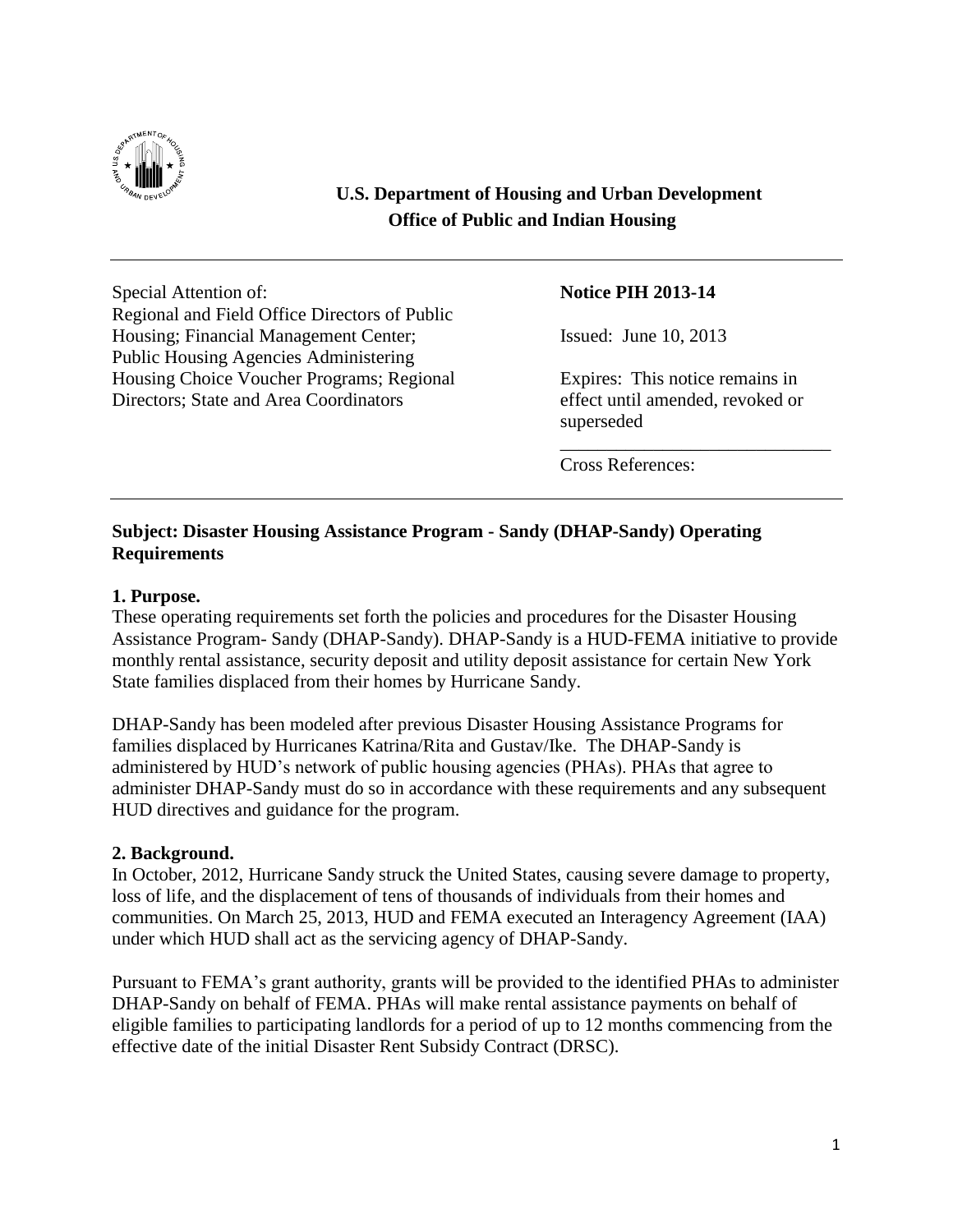## **3. General Overview**

DHAP-Sandy provides monthly rent subsidies, security deposit assistance, and utility deposit assistance to assist eligible New York State residents displaced by Hurricane Sandy. If the PHA is willing to administer the program, these PHAs will enter into Grant Agreements with FEMA to administer DHAP-Sandy.

A PHA administering DHAP-Sandy will commence pre-transitional activities for the first group of families transitioning to DHAP-Sandy once the Grant Agreement is executed and families are referred to the PHA. FEMA will continue to provide housing assistance for a DHAP-Sandy eligible family until the family is placed under a DHAP-Sandy DRSC, but no later than 120 days from the date the family is first contacted by the PHA. The "Family Signed Family Obligations Date" field in the Disaster Information System (DIS) will capture the specific date of contact, as reported by the PHA. DHAP-Sandy families will then have 90 days to secure a unit and enter into a DRSC, with an additional 30 day extension if necessary. Upon initial contact, the PHA must inform the family of this requirement.

To be eligible for DHAP-Sandy, the family must have been displaced by Hurricane Sandy and referred to HUD by FEMA. FEMA is solely responsible for determining if the family is initially eligible to receive assistance under DHAP-Sandy. The PHA verifies that a family has been determined eligible for DHAP-Sandy, by FEMA, through HUD's web based DIS.

Under DHAP-Sandy, the PHA assumes responsibility not only to provide a monthly rent subsidy on behalf of the family but also to actively assist the family in locating an eligible unit. The PHA may receive a one-time placement fee for successfully placing the family under a DRSC in addition to on-going administrative services fees. PHA responsibilities under DHAP also include calculating the monthly rent subsidy and making monthly rent subsidy payments on behalf of participating families; performing unit inspections; applying appropriate subsidy standards for families; and entering data into DIS in a timely fashion. The PHA is also responsible for terminating the family's participation in DHAP-Sandy if the family fails to comply with the family obligations of the program or is no longer eligible for continued assistance, as well as resolving any appeals of that determination.

Due to the level of devastation and destruction in the metropolitan New York City area, a PHA may find that units are unavailable or do not meet program standards at the current FEMA rental assistance subsidy amount of 125 percent of Fair Market Rent (FMR). As a result, FEMA will allow an increase up to 150 percent of FMR. Under DHAP-Sandy, the maximum monthly rent subsidy is based on the lower of 150 percent of the applicable FMR published by HUD or the monthly rent to owner.

At the program start, participants will be required to contribute the higher of the family's predisaster housing costs or 30 percent of the family's adjusted post-disaster income toward their rent. The applicant's contribution is based on comparing pre and post-disaster income. An applicant is considered to be able to afford the higher of either their pre-disaster housing expenses or 30 percent of their post-disaster adjusted gross income. The family's minimum contribution toward their rent will incrementally increase on a quarterly basis but shall not exceed 40 percent of the adjusted post-disaster income. This gradual increase in the family share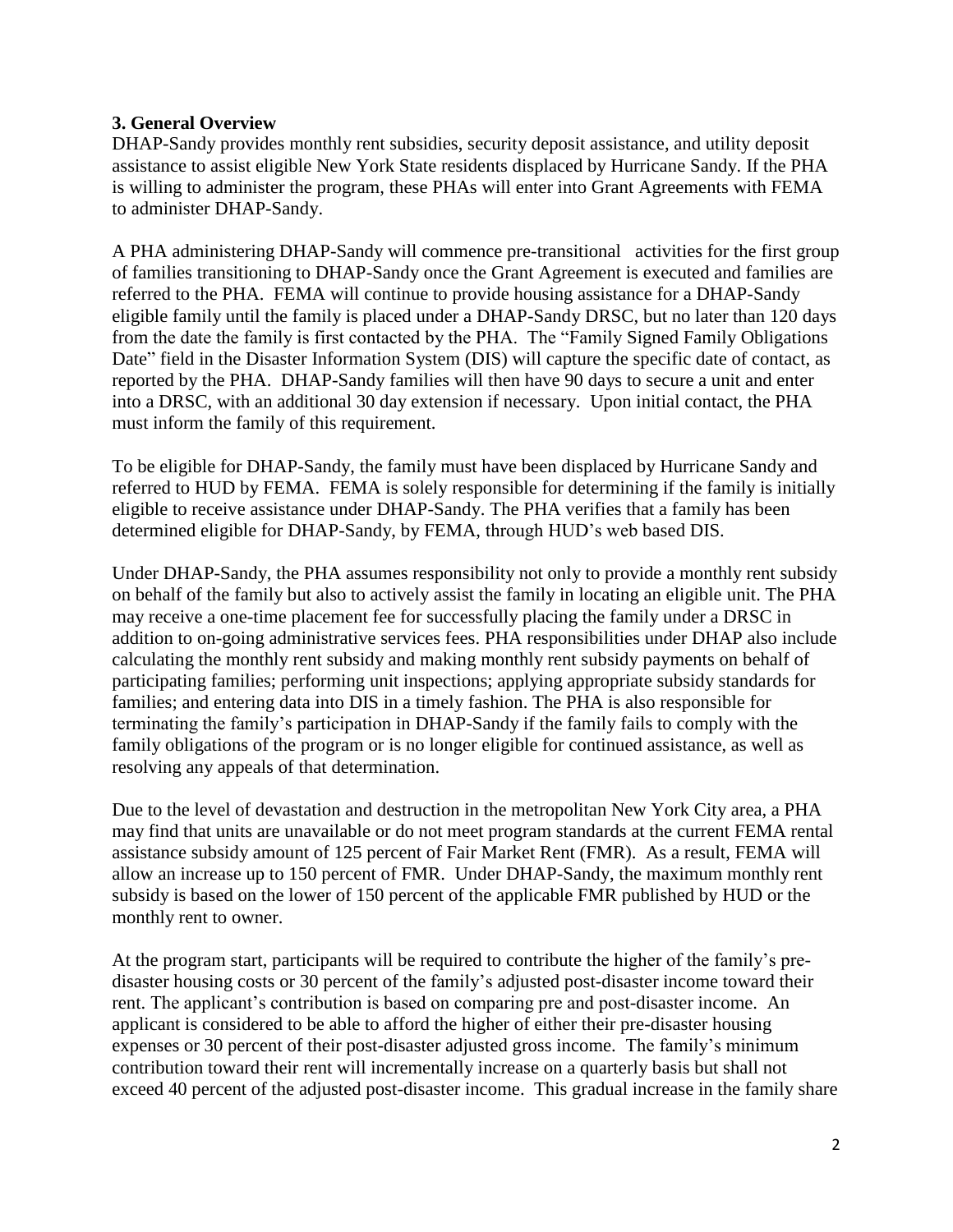will further prepare the family to assume full responsibility for their housing costs at the end of DHAP-Sandy. Detailed guidance is provided within section 4.i of this Notice. Tenants are also responsible for any utility costs that are not included in the rent under the lease.

A family may rent a unit where the rent exceeds 150 percent of the applicable FMR. However, in such cases the family is responsible for the additional cost of the rent in addition to their applicable minimum contribution. However, in most circumstances a family may not rent a unit where the family's initial contribution to the rent would exceed 40 percent of monthly income. To facilitate smooth transition to DHAP-Sandy, only families leasing in place, have the ability to rent a unit that exceeds 150 percent of the applicable FMR and their initial rent contribution can exceed 40 percent of the family's monthly income. If a lease in place family decides to move from the initial DHAP-Sandy unit during the program, the family will still be able to lease a unit where the rent exceeds 150 percent of the applicable FMR, but the family will not be able to have a rent contribution which exceeds 40 percent of their monthly income.

DHAP-Sandy is a temporary housing assistance program that terminates on December 31, 2014. In order to prepare the family for this eventuality, Disaster Case Management is provided and required for the entire duration of DHAP-Sandy through the Disaster Case Management Program (DCMP). The DCMP is administered by State and local government entities and is not a responsibility of the PHA under DHAP-Sandy. The DCMP is further discussed in section 4.m of this Notice.

# **4. Operating Requirements.**

The operating requirements for DHAP-Sandy are presented in the following order:

- a. Family Eligibility
- b. Database of Eligible DHAP-Sandy Families
- c. DHAP-Sandy Participating PHAs and Fair Housing and Nondiscrimination Requirements
- d. DHAP-Sandy Fees
- e. Family Referral and Intake Process
- f. Security Deposit and Utility Deposit Assistance
- g. Owner Lease and DHAP-Sandy Lease Addendum
- h. DHAP-Sandy Monthly Rent Subsidy
- i. Incremental Rent Transition
- j. Ineligible Units and Prohibition Against Other Subsidy
- k. Disaster Rent Subsidy Contract
- l. Housing Quality Standards
- m. FEMA Disaster Case Management Program Requirement
- n. Family Obligations
- o. Re-Occupancy for HUD-Assisted Families
- p. Eligibility for Continued Assistance
- q. Termination of Assistance
- r. Subsequent Moves under DHAP-Sandy
- s. End of DHAP-Sandy
- t. Use of DHAP-Sandy Funding, Program Accounts and Records
- u. Disbursement of Funds
- v. Financial Reporting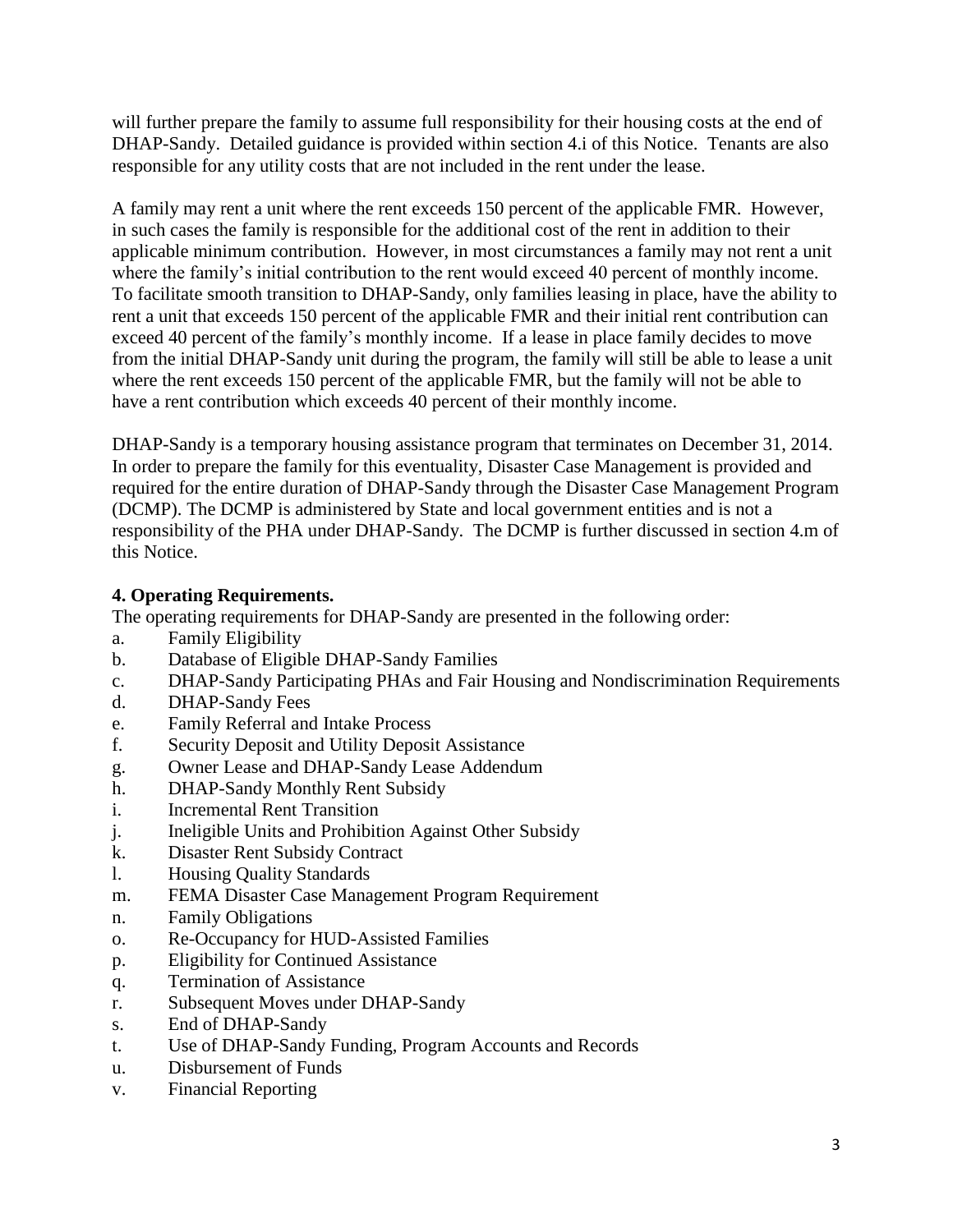#### w. Program Close-Out

#### **a. Family Eligibility**

The determination of whether the family is eligible to be admitted to DHAP-Sandy is solely the responsibility of FEMA, not the PHA. The PHA does not determine the family's initial eligibility to receive DHAP-Sandy assistance or screen the family for admittance to the program. DHAP-Sandy assistance is provided for families that were displaced in New York State by Hurricane Sandy and as a result have been determined by FEMA to meet FEMA's eligibility requirements for rental assistance as a result of the disaster. FEMA will be solely responsible for the eligibility determination process for DHAP-Sandy. The PHA will forward any issues regarding initial eligibility to HUD Headquarters.

The PHA will access the DIS to verify the family's eligibility status (see section 4.b below). A family that is not in DIS and contacts the PHA must be referred by the PHA to FEMA at the following telephone number: 1-800-621-FEMA (3362).

Eligible families may also include previously HUD-assisted families that cannot return to their HUD-assisted unit. A previously HUD-assisted family is a family who, immediately prior to the evacuation, must have either:

1) Resided in a HUD-assisted dwelling unit; or

2) Received rental or facility based assistance through a Special Needs Housing program (Supportive Housing Program, Shelter Plus Care, or Housing Opportunities for Persons with AIDS).

A HUD-assisted dwelling unit is defined as a unit receiving a rental subsidy under one of the following HUD-assisted rental programs:, rental public housing; units receiving project-based Section 8 assistance (including Single Room Occupancy moderate rehabilitation projects, moderate rehabilitation projects, and units receiving project-based voucher or project based certificate assistance); rental Indian housing; Section 202 housing; Section 811 housing; Section 236 housing; units in Federal Housing Administration-insured and non-insured projects with Rental Assistance Payment assistance or Rent Supplement assistance; Section 221(d)(3) Below Market Interest Rate housing; and noninsured Section 236(b) housing.

**Note that regular tenant-based voucher families are not eligible for DHAP-Sandy.** Tenantbased voucher participants displaced from their communities beyond the short-term by Hurricane Sandy will receive housing assistance under the regular voucher program through the existing portability feature of that program. If the disaster-impacted PHA does not have sufficient Housing Choice Voucher funding to cover the housing assistance payments costs of displaced voucher families moving under the portability procedures as a result of higher costs in other jurisdictions, the PHA should contact HUD for assistance.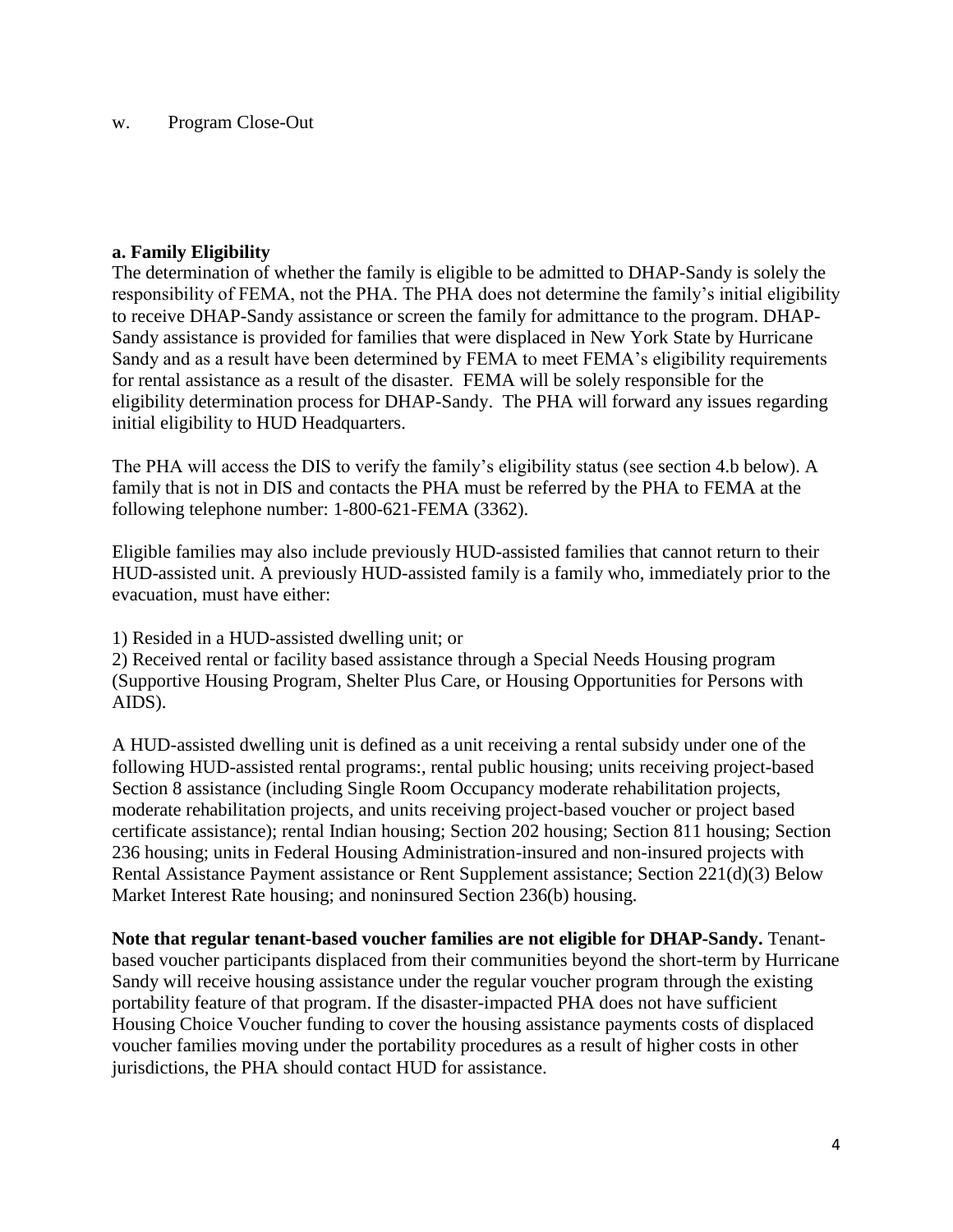## **b. Database of Eligible DHAP-Sandy Families**

FEMA will determine family eligibility for DHAP-Sandy and will provide that information to HUD. HUD will then add these families to DIS as DHAP-Sandy eligible families. The DIS is a web-based system that provides initial family information to the PHA. The DIS is also the reporting mechanism by which PHAs provide leasing information to HUD, and which HUD subsequently provides to FEMA on a monthly basis once the family is placed under a DRSC and starts receiving DHAP-Sandy assistance.

FEMA will refer families to DHAP-Sandy that are receiving FEMA rental assistance through FEMA's Individuals and Households Program (IHP) and from emergency housing arrangements such as hotels and shelters. The family referral and intake process is described in detail in section 4.e below.

## **c. DHAP-Sandy Participating PHAs and Fair Housing and Nondiscrimination Requirements**

To administer DHAP-Sandy, the PHA must enter into a DHAP-Sandy grant agreement with FEMA and must assist all eligible families in their jurisdiction in accordance with these requirements.

HUD is committed to affirmatively furthering fair housing under DHAP-Sandy. The PHA must administer the program in conformity with the Fair Housing Act, Title VI of the Civil Rights Act of 1964, section 504 of the Rehabilitation Act of 1973, Titles II and III of the Americans with Disabilities Act, and FEMA's applicable implementing regulations.

In administering DHAP-Sandy, as in other PHA programs, PHAs are required to provide reasonable accommodation to their rules, policies, practices and procedures in order to enable an applicant or resident with a disability to have an equal opportunity to benefit from the program unless such accommodations would result in a fundamental alteration in the nature of its program or an undue financial and administrative burden. Such reasonable accommodations may include, but are not limited to: allowing additional time for unit searches; providing additional bedrooms when there is a disability-related need for the additional space; allowing a person with a disability to have an assistance animal; the approval of an exception rent for a unit with accessibility features that meet the needs of a family that includes a person with disabilities; and allowing subsequent moves under DHAP-Sandy where there is a disability-related need to make such a move.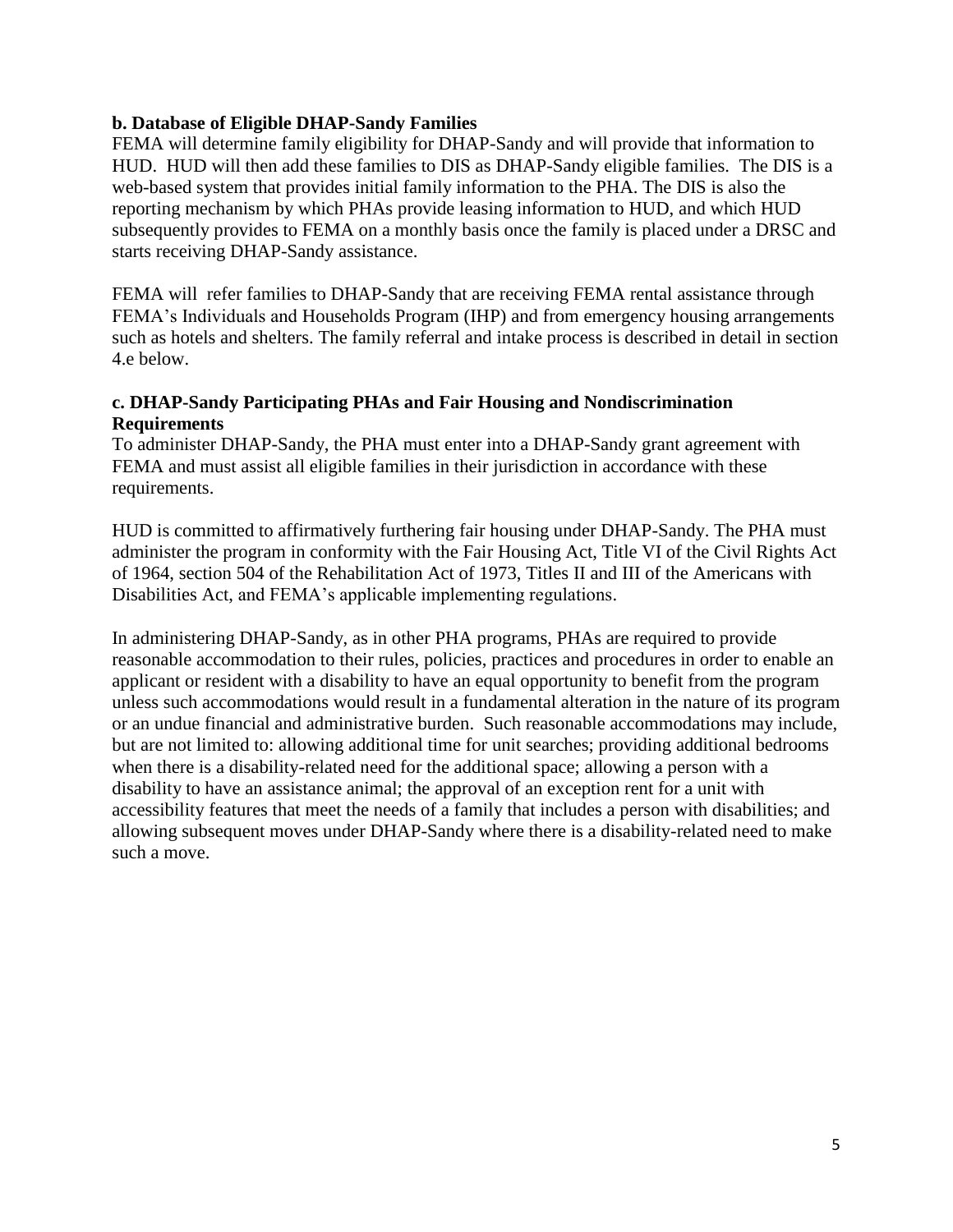# **d. DHAP-Sandy Fees**

PHAs will receive fees for administering DHAP-Sandy that include a placement fee, and administrative services fees for each family. The chart below illustrates the payment and type of administrative fees a PHA will receive as DHAP-Sandy administrators.

| <b>DHAP Administrative</b><br><b>Activities</b> | <b>What services does</b><br>a PHA perform to<br>receive this Fee?                                                | When are funds received?                                                                            | Amount?                                                                                                                                                                      |
|-------------------------------------------------|-------------------------------------------------------------------------------------------------------------------|-----------------------------------------------------------------------------------------------------|------------------------------------------------------------------------------------------------------------------------------------------------------------------------------|
| One-Time Placement<br>Fee                       | Family placement<br>under a Disaster Rent<br><b>Subsidy Contract</b><br>(DRSC) within the<br>specified timeframes | The fee will be payable once<br>the PHA reports that the<br>family is under a DRSC in<br>the DIS    | Minimum of \$150 and<br>Maximum \$600 per DRSC<br>(fee amount based on the<br>speed at which the family is<br>placed and if broker fee<br>funding is utilized by the<br>PHA) |
| <b>DHAP Administrative</b><br><b>Activities</b> | What services does<br>a PHA perform to<br>receive this Fee?                                                       | When are funds received?                                                                            | Amount?                                                                                                                                                                      |
| One-Time<br>Administrative Fee                  | Fees are provided as<br>start-up funds to<br>implement DHAP-<br>Sandy and initial<br>lease up activities          | Upon assignment in DIS                                                                              | \$500 per assignment                                                                                                                                                         |
| <b>Administrative Services</b>                  | On-going PHA<br>responsibilities (e.g.,<br>rent reasonableness,<br>HQS, rent transition)                          | Fee for each family under a<br>DRSC as of the first of the<br>month until the end of the<br>program | \$100 per month per DRSC<br>effective as of the $1st$ of the<br>month                                                                                                        |

The PHA receives a flat administrative services fee of \$500 to cover the period commencing when the family is assigned to the PHA. Once a family is placed under a DRSC, the PHA will then receive a \$100 administrative services fee for each month that the family is assisted under the DRSC as of the first of the month.

The PHA will also receive a one-time placement fee per family once the PHA and the landlord enter into a DRSC on behalf of the family. The fee will be payable once the PHA reports that the family is under a DRSC in DIS. The amount of the fee is based on the effective date of the DRSC. PHAs receive a placement fee of \$600 if the DRSC is effective within 60 days from assignment to the PHA, and \$300 if the DRSC is effective within the third month from the date of assignment. If the PHA permits a 30-day extension to the 90 day period to place a family under a DRSC, the PHA will receive a placement fee of \$150 if the family is successfully placed within the extension period. If the PHA needs to utilize the broker fee funding to place the family, the placement fee shall be \$300 if the DRSC is effective within 30 days from assignment to the PHA and \$200 if the family is placed within 90 days of assignment to the PHA.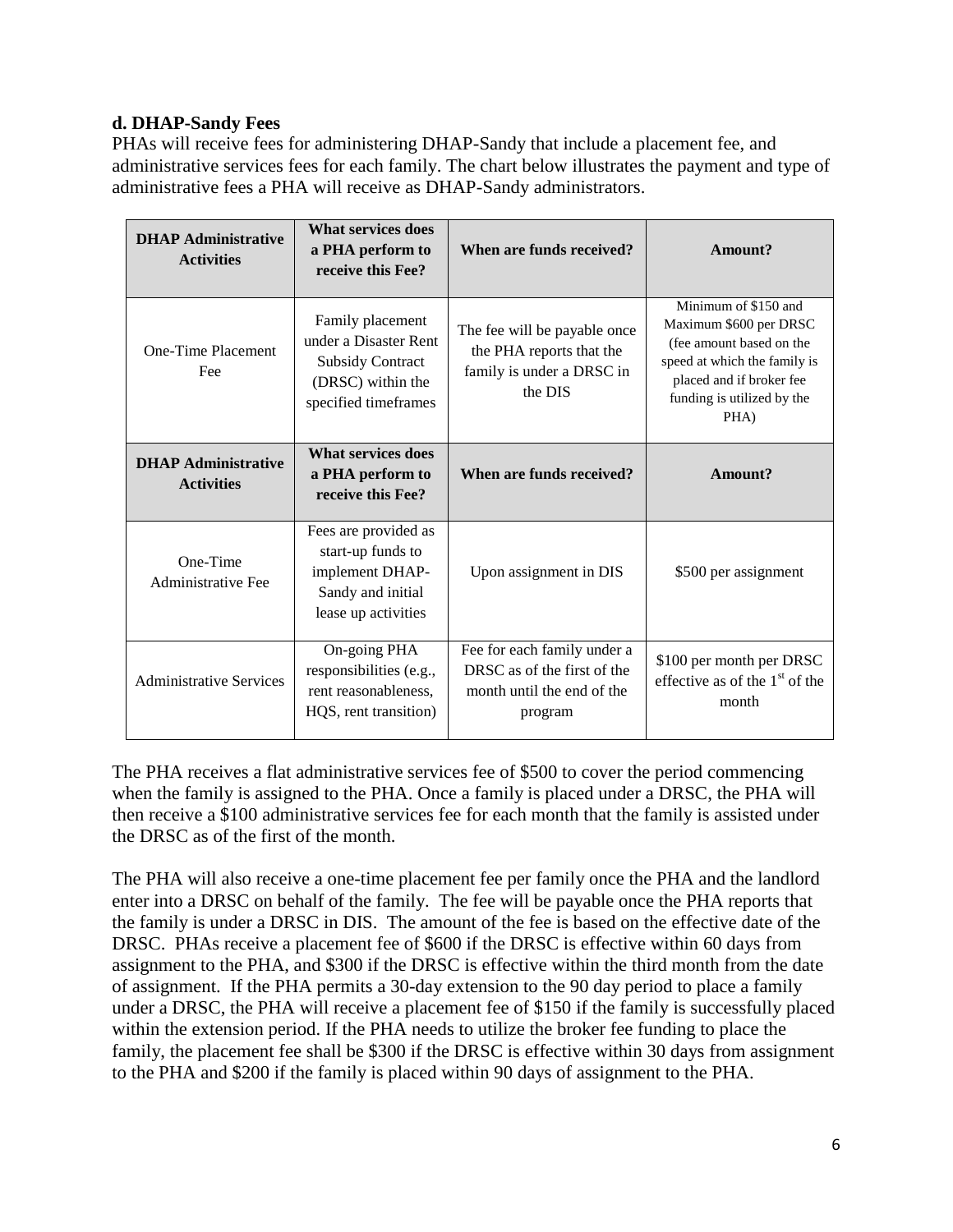If the PHA needs to utilize a broker to place the family, broker fees may be provided under DHAP-Sandy on an as needed basis, but may not exceed \$1,500 per family. In DIS, the PHA must indicate a broker was used by checking the box 'Assisted by Broker' and record the cost of service in the box titled 'Fee for Broker Service'; the amount reported in this box is not to exceed \$1,500.

The PHA earns the one-time placement fee when either (1) the family is placed under a DRSC or (2) the PHA succeeds in assisting a DHAP-Sandy eligible family in finding permanent housing in lieu of DHAP-Sandy rent subsidy assistance. For example, if the family is housed through the PHA's voucher program or public housing program instead of receiving DHAP-Sandy rent subsidy assistance, the PHA will receive a one-time placement fee. The PHA does not earn the one-time placement fee until the family is actually housed. For example, if a family is to be assisted through admittance to the PHA's housing choice voucher program, the PHA would not qualify for the placement fee until the family's unit is under an actual voucher housing assistance payment (HAP) contract.

The PHA reports the placement of the family into permanent housing in the End of Participation (EOP) field within DIS. By entering this information in DIS, the PHA is certifying that the family has been permanently housed and the PHA qualifies for the placement fee as a result. The actual amount of the placement fee for these families will be settled through DIS reporting.

The PHA may only receive a single one-time placement fee per family. For instance, the PHA has already received the one-time placement fee for a family when it executes a DRSC on behalf of the family and does not receive an additional placement fee if the family subsequently leaves DHAP-Sandy for permanent housing.

DIS data will be used by HUD to fund and reconcile placement fees on a quarterly basis. In addition, administrative services fee funding will be advanced to PHAs and reconciled on a quarterly basis based on the actual number of families under a DRSC. At the beginning of each sequential quarter, the previous quarter's advance will be compared to the actual leasing. If actual leasing exceeds the previous leasing upon which the advance funding was based, additional funding will be provided to the PHAs. On the other hand, if the funding provided exceeds actual leasing, future disbursements will be offset by the excess funds. A final reconciliation will be completed as part of the program close-out. Note: DHAP-Sandy Fees (those DHAP-Sandy funds provided for administrative costs and activities) are provided for the specific purposes as described in this chart and PHAs must ensure that these funds are used for eligible purposes.

# **e. Family Referral and Intake Process**

Once the PHA enters into a DHAP-Sandy Grant Agreement with FEMA, the PHA may receive and assist DHAP-Sandy eligible families.

The family will receive a welcome letter from HUD notifying them of their DHAP-Sandy eligibility and advising the family to expect further communication and guidance from the family's assigned PHA. The family's assigned PHA will have jurisdiction over the area in which they wish to receive DHAP-Sandy assistance.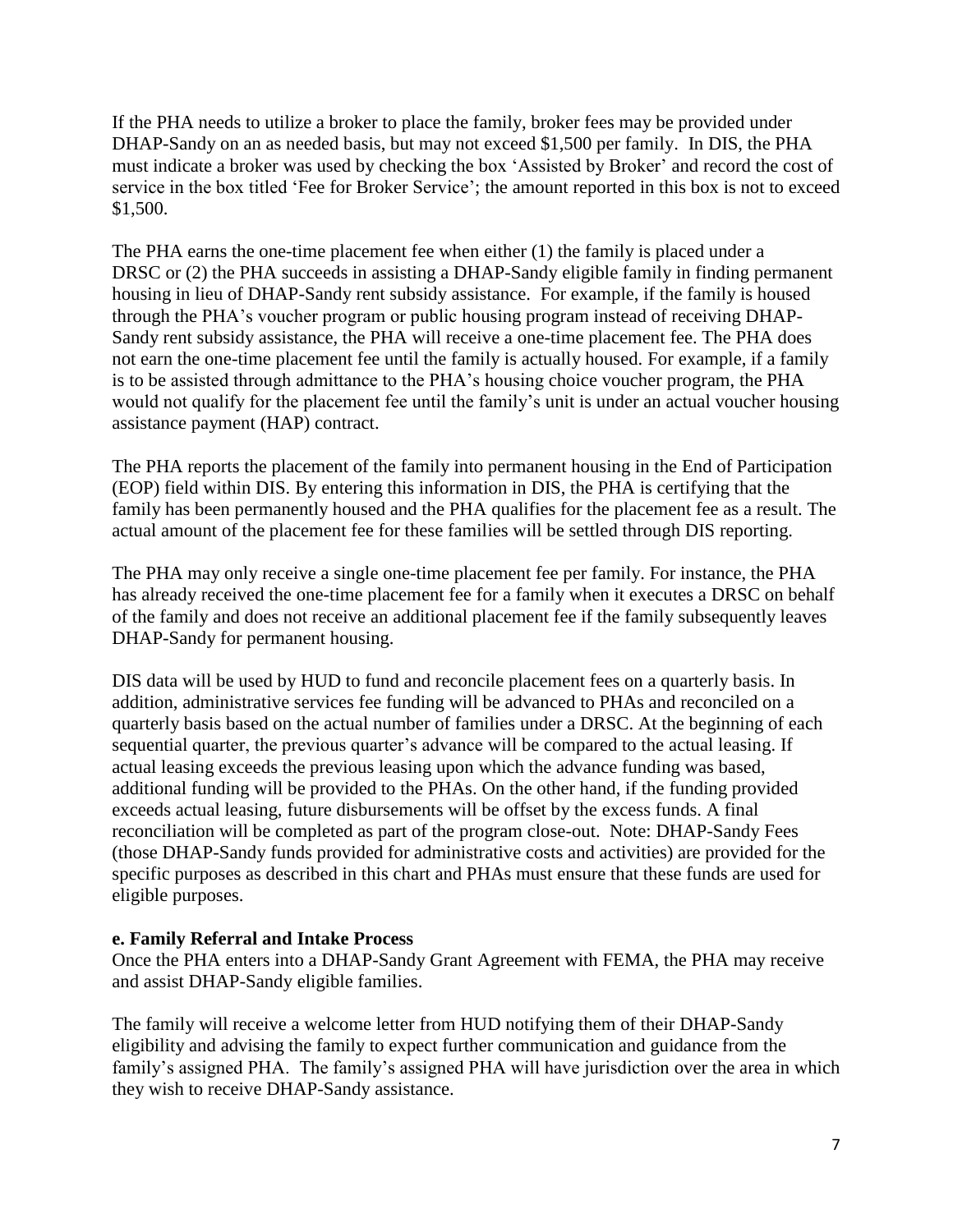Families must continue to utilize the rental assistance provided by FEMA until such time that the family is placed under a DRSC. If during the 120 day timeframe, while putting forth effort to get under a DRSC, the family does not have sufficient funds to support their current housing situation (i.e. lease rent or hotel), the family should promptly notify the PHA. To determine the family's eligibility for a bridge payment, the PHA should contact HUD. If the family is eligible, only FEMA may administer the bridge payment.

Families referred to DHAP-Sandy by FEMA will be assigned, in DIS, to the PHA administering DHAP-Sandy. FEMA will initially advise the family of their eligibility and both HUD and the PHA will initiate continued communication with the family to inform them of specific program eligibility requirements. . In addition, the contact information for the DHAP-Sandy PHA will be posted on the following website: **[www.hud.gov/dhapsandy](http://www.hud.gov/dhapsandy)**.The DHAP-Sandy does not provide transportation assistance.

Through DIS, the PHA will receive from HUD a list of families eligible for DHAP-Sandy assistance that are residing in the PHA's jurisdiction. The PHA will access the family's record in the DIS database and then begin transition activities as outlined in this section. **The PHA takes the following steps to ensure a smooth transition to DHAP-Sandy:**

1) **Confirmation of Eligibility and Assignment.** The PHA will access DIS to confirm the family's eligibility for DHAP-Sandy based upon the family's assignment to the PHA. Once the PHA determines the family has been assigned to the PHA in DIS and makes initial contact with the family, the PHA should check the "Family Contacted" box in the family's DIS record.

If a family reaches out to, but is not assigned to the PHA in DIS, the PHA should contact HUD to determine if the family should be assigned to the PHA. Only HUD (including HUD contractors) may assign a family to the PHA.

2) **Family Briefing.** Upon the family's arrival onsite, the PHA briefs the family on DHAP-Sandy to explain how the program works. The briefing includes topics such as the subsidy calculation, security and utility deposit assistance, the incremental rent transition, the deadline by which the family must successfully be under an effective DRSC to be assisted under DHAP-Sandy, the requirements for continued eligibility (see section 4.p below Disaster Case Management Program requirements) and all terms of the assistance.

The PHA must reiterate to the family that, as a condition of participation in DHAP, the family must participate in the Disaster Case Management Program, which includes certifying demonstrable progression with their permanent housing plan. The family is also required to sign the certification of family obligations form. The PHA should advise the family that to expedite the leasing process, the family may show a copy of the signed family obligations certification and/or the Request for Tenancy Approval form to a landlord who wishes to verify the family's participation in the DHAP-Sandy. Once the family signs the family obligations certification, the PHA inputs the signature date into the 'Family Signed Family Obligations Date' field in the DIS, the family will then have 90 days to get under lease and execute a DRSC.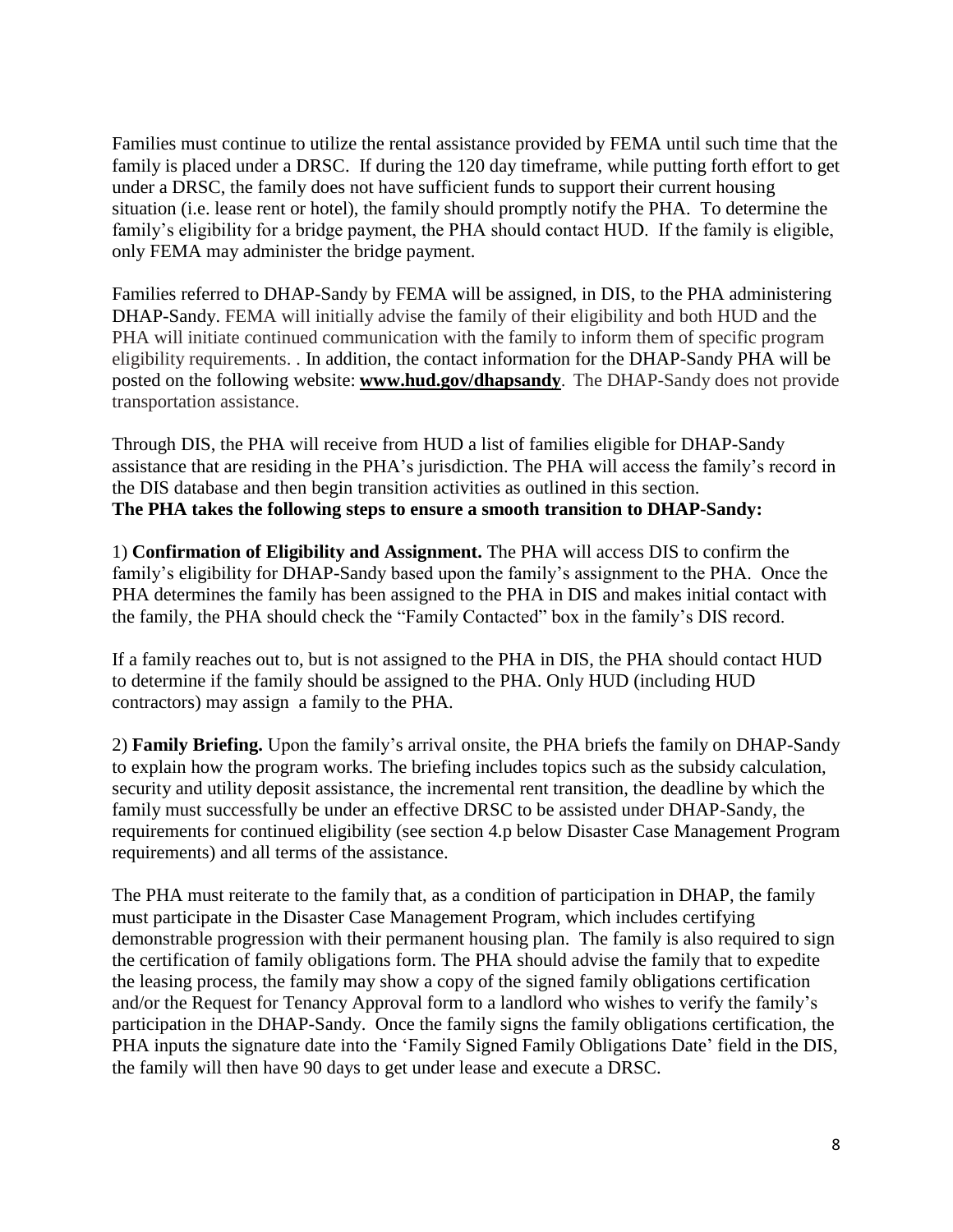If a family does not want to receive Case Management or otherwise refuses to sign the certification, the PHA informs the family that they will not be able to participate in DHAP-Sandy or any FEMA housing program. The PHA must request a signed and dated statement from the family acknowledging that the family understands that as a result of their refusal to comply with these requirements, the family may not participate in DHAP-Sandy or any other FEMA housing program. If the family refuses to sign the statement, the PHA must document the family's refusal to do so within the comments section of the DIS record. The PHA may not assist the family in such instance and must record this information in the DIS by checking the 'Family Contacted' box (if it has not already done so) and completing an end of participation (EOP) record for the family, with the reason code 'Family Refused DHAP.'

The PHA must also reiterate to the family that, commencing on the date the family signed the certification of family obligations, the family has 90 days to get under lease with a DRSC executed on their behalf. If more time is required for the execution of the lease or DRSC, a 30 day extension may be provided and granted by the PHA. If a 30 day extension is granted by the PHA, the PHA must check the '30 Day Extension to DRSC Deadline Granted' box in the DIS. If at any time during the 120 day lease up timeframe, a family reports they have no additional FEMA rental assistance to support their current lodging costs, the family may request a 'bridge payment'. In this instance, the PHA will forward the name of the family to HUD for approval by FEMA. Families who do not execute a DRSC within 120 days will not be eligible to participate in DHAP-Sandy and will have their participation ended in DIS. The family will not be able to appeal the termination to the PHA. In this instance, should the family contact the PHA following their termination in DHAP-Sandy, the PHA should direct the family to FEMA. Additional time may be granted as a reasonable accommodation for households that include a person with a disability.

3) **Family Unit Search**. The PHA is responsible for providing housing search assistance to the family. However, the PHA may opt to utilize a broker to identify available units that meet program requirements. Once the unit to be leased is located and approved for tenancy, the PHA may help facilitate execution of the lease. In providing housing search assistance to a household that includes a person with disabilities, the PHA will assist the household in locating accessible housing that meets the disability-related needs of any family member with disabilities and reasonable accommodations as necessary to permit a household that includes a person with a disability to benefit from the program. The PHA and owner execute the DRSC in order to commence DHAP-Sandy assistance on behalf of the family, and the PHA checks the 'Owner Signed DRSC' checkbox in DIS and updates the family record.

*For Families Leasing in Place.* If the family is currently receiving FEMA rental assistance, the family must provide to the PHA the landlord contact information. The PHA must contact the owner of the private rental unit where the family is currently receiving FEMA rental assistance at the earliest opportunity to explain DHAP-Sandy to the owner and determine if the owner is willing to participate in DHAP-Sandy. PHA outreach to the owner of the FEMA rental assistance unit or the FEMA identified unit is one of the most important responsibilities of the PHA. The PHA will inform the owner of any changes in the portion of the rent to owner paid by the PHA and the family, including the incremental rent transition that will increase every quarter after the family is placed under a DRSC (see section 4.i below). If the owner is unwilling to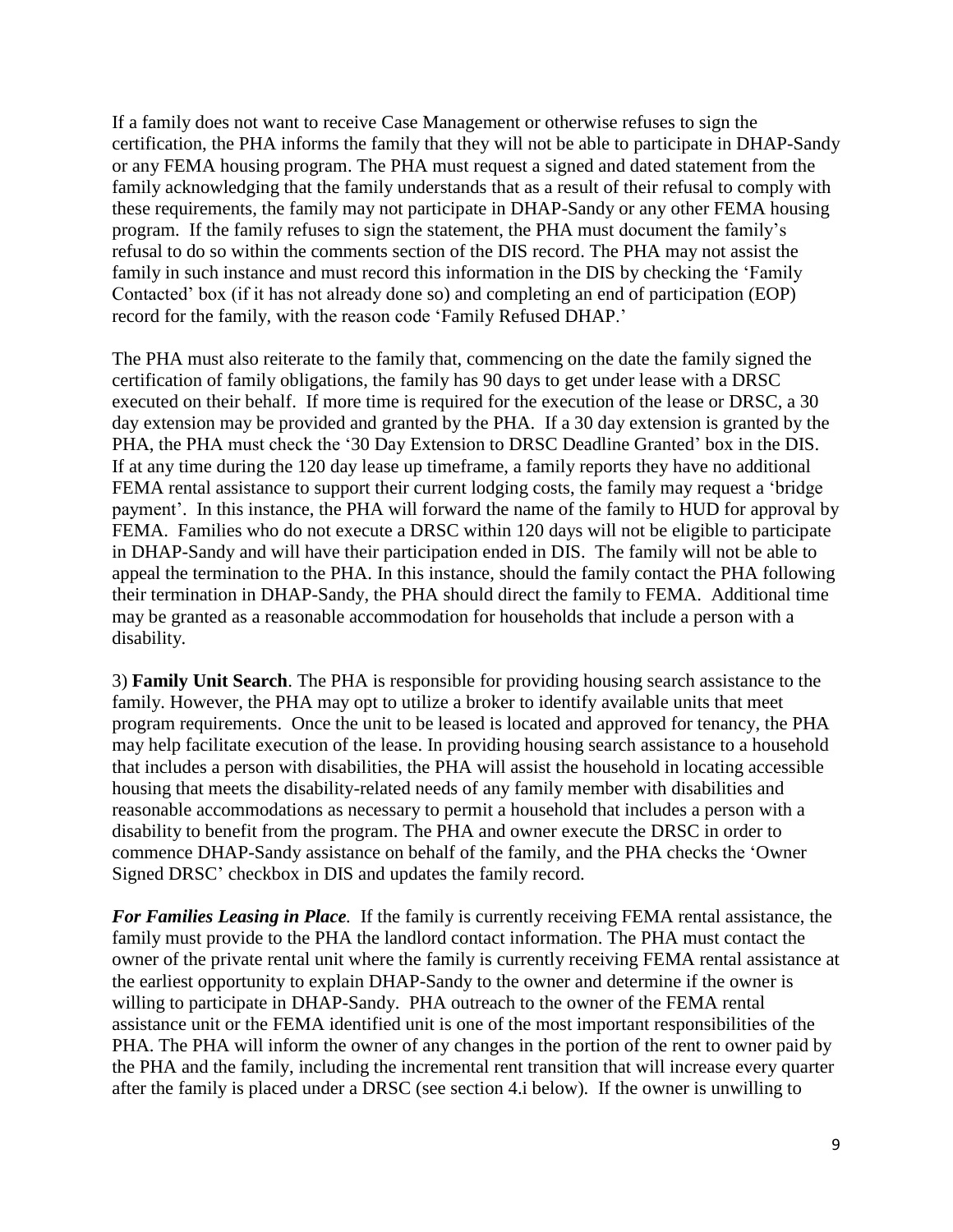participate in DHAP-Sandy, and chooses to stay in the unit, they will do so without the benefit of DHAP-Sandy or other housing assistance from FEMA. The PHA must record this information in the DIS by checking the 'Family Contacted' box (if it has not already done so) and completing an end of participation (EOP) record for the family, with the reason code 'Family does not agree to move to a unit with a participating landlord'.

If the owner and the family agree to participate in DHAP-Sandy and to lease in-place, the PHA will require the owner to execute a DRSC and require the owner and family to sign the lease addendum as soon as possible. For families receiving FEMA rental assistance that transition to DHAP-Sandy, the DRSC and the lease addendum should be executed and recorded in DIS, by checking the 'Landlord Signed HAP Contract' checkbox and updating the HAP Contract effective date and HAP Contract termination date fields. The HAP contract effective date cannot be prior to the DHAP-Sandy program startup date reflected in DIS. The PHA should perform this process no later than two weeks before the date DHAP-Sandy rental assistance payments are scheduled to commence in order to guarantee there will be no disruption or delay in the payment of the family's monthly rental subsidy. (See section 4.k below for further information on the DRSC and the time frames in which it must be executed.)

It is not necessary for an owner and tenant to enter into a new lease in order to receive assistance under the DRSC, only that the owner and tenant execute a lease addendum. If the lease remains in place, the rent currently charged by the owner is not affected by the DRSC and the lease addendum.

If a family wants to move from the unit, or the owner does not want to participate in DHAP-Sandy (or the owner will not take steps to bring the unit into HQS compliance), the PHA will inquire if the family wishes to move to another unit within the state of New York and receive DHAP-Sandy assistance. If the family prefers to remain in the PHA jurisdiction, the PHA provides the family with housing search assistance or may opt to use a broker to assist the family in their housing search. The PHA should advise the family that to expedite the leasing process, the family may show a copy of the signed family obligations certification to a landlord who wishes to verify the family's participation in the DHAP-Sandy. If the family chooses to move outside of New York State, the family must be terminated from DHAP- Sandy and may not participate in any other FEMA housing program. The PHA must request a signed statement from the family documenting their desire to reside outside of New York State. If the family refuses to sign the statement, the PHA must document the family's refusal to do so. The PHA must record the move outside of New York in the DIS by selecting the EOP code 'Family Moved Outside of DHAP Jurisdiction'.

In any case where a family that was receiving FEMA rental assistance is moving from their unit instead of transitioning to DHAP-Sandy in-place, the end of financial assistance payments by FEMA directly to the family does not affect the lease commitments of either the owner or the tenant in the FEMA assisted unit. It is the family's responsibility to resolve any issues that may arise under the lease as a result of vacating the previously FEMA assisted unit.

# *Effective Date of the DRSC*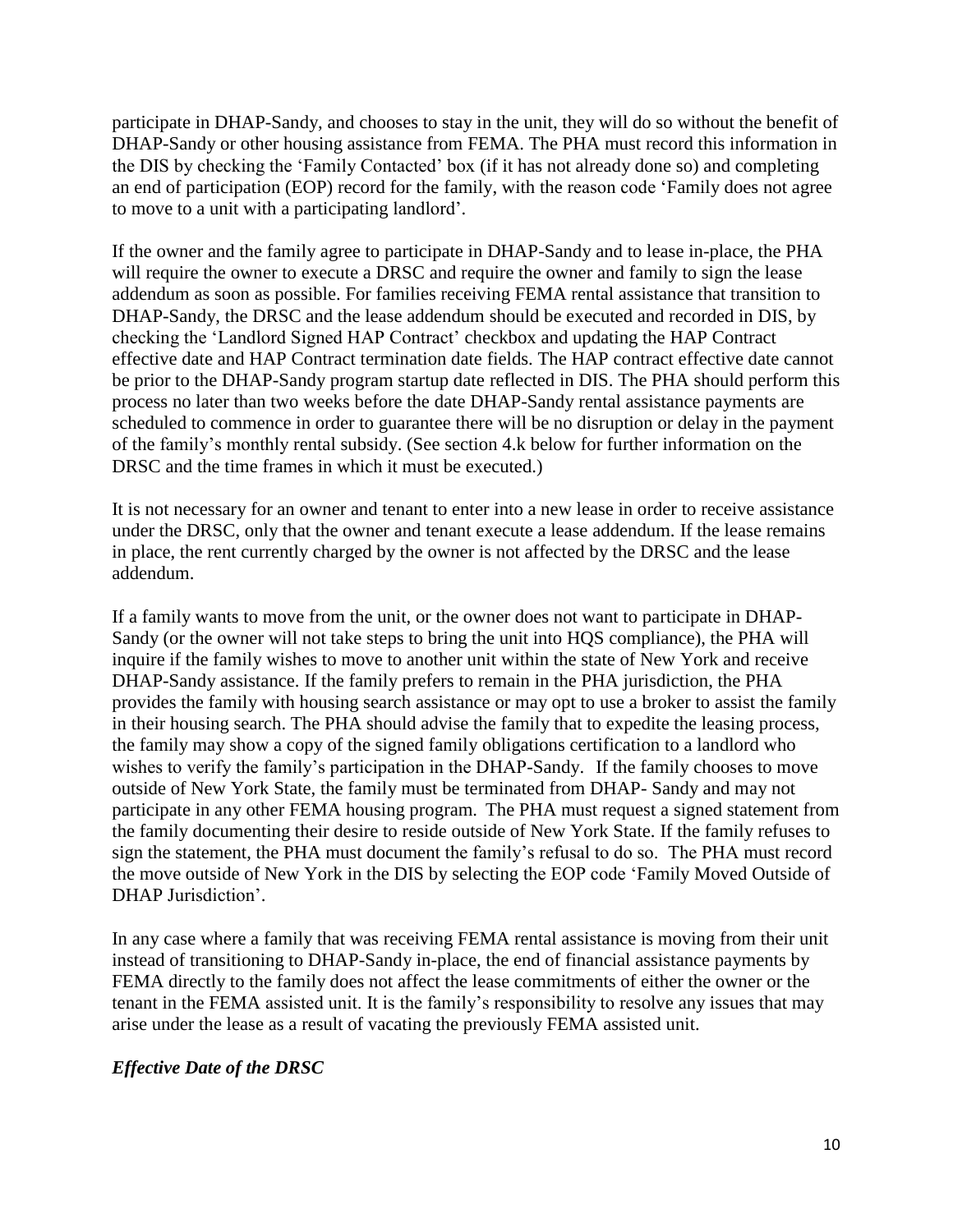The DIS or HUD will provide information to the PHA indicating the earliest effective date that the DRSC may commence on behalf of the family. (FEMA provides this date to HUD based on the amount of housing/temporary shelter assistance FEMA has already provided for the family in order to avoid the duplication of assistance on behalf of the family.)

# *Pre-Disaster Unit Availability for Previously HUD-Assisted Families Prior to DRSC Execution*

If HUD determines that the family's pre-disaster HUD-assisted unit is available for re-occupancy before the family is placed under DRSC, HUD or the PHA will place an end-of-participation (EOP) code on the family's DHAP-Sandy record. The HUD or the PHA should use the EOP code 'Family Returned to Previous HUD-Assisted Unit'. If the family refuses to return to their pre-disaster HUD assisted unit, the family may not participate in DHAP-Sandy or any other FEMA housing program. The PHA should update the family's record in DIS using the code 'Family Does Not Agree to Move to Pre-Disaster Unit'.

# **f. Security Deposit and Utility Deposit Assistance**

If a family requests and certifies the family needs assistance with security deposits and utility deposits, the family may receive security deposit assistance and deposits for utilities (including connection fees) assistance under DHAP-Sandy when the family initially leases a unit under the program. **Security deposit and deposits for utilities are only provided for the unit that the family initially leases under the program.** The family does not qualify for security deposit assistance or utility deposit assistance from DHAP-Sandy for subsequent moves.

## **The PHA pays the security deposit assistance to the owner. The maximum amount of the security deposit assistance cannot exceed the total of one month of the lease rent.**

If the security deposit exceeds the total of one month of the lease rent, the remainder of the security deposit must come from another source. The security deposit assistance may not exceed the security deposit charged by the owner. The PHA may disapprove the unit for leasing under DHAP-Sandy if the security deposit is in excess of private market practice (as determined by the PHA) or in excess of amounts charged by the owner to unassisted tenants.

Upon the termination of a family's participation in DHAP-Sandy, the owner must return the security deposit assistance (less any amounts the owner may withhold under the terms of the lease and state and local law) to the PHA. The owner must return any security deposit amount collected from the tenant (less any amounts the owner may withhold under the terms of the lease and state and local law) directly to the tenant. The owner must give the tenant and PHA a list of all items charged against the security deposit, and the amount of each item. Any amount charged by the owner must first be deducted from the tenant's portion, if any, of the security deposit before it may be applied to the security deposit assistance provided by the PHA.

The PHA also provides assistance for deposits (including connection fees) required for the utilities to be supplied by the tenant under the lease. The maximum amount for any and all utility deposit assistance provided on behalf of a family is \$400. The PHA may pay the utility deposit assistance directly to the utility companies or may pay the assistance to the family, provided the PHA verifies the family paid the utility deposit. If the total amount of the deposits required for the utilities exceeds \$400, the PHA determines how to apply the utility deposit assistance.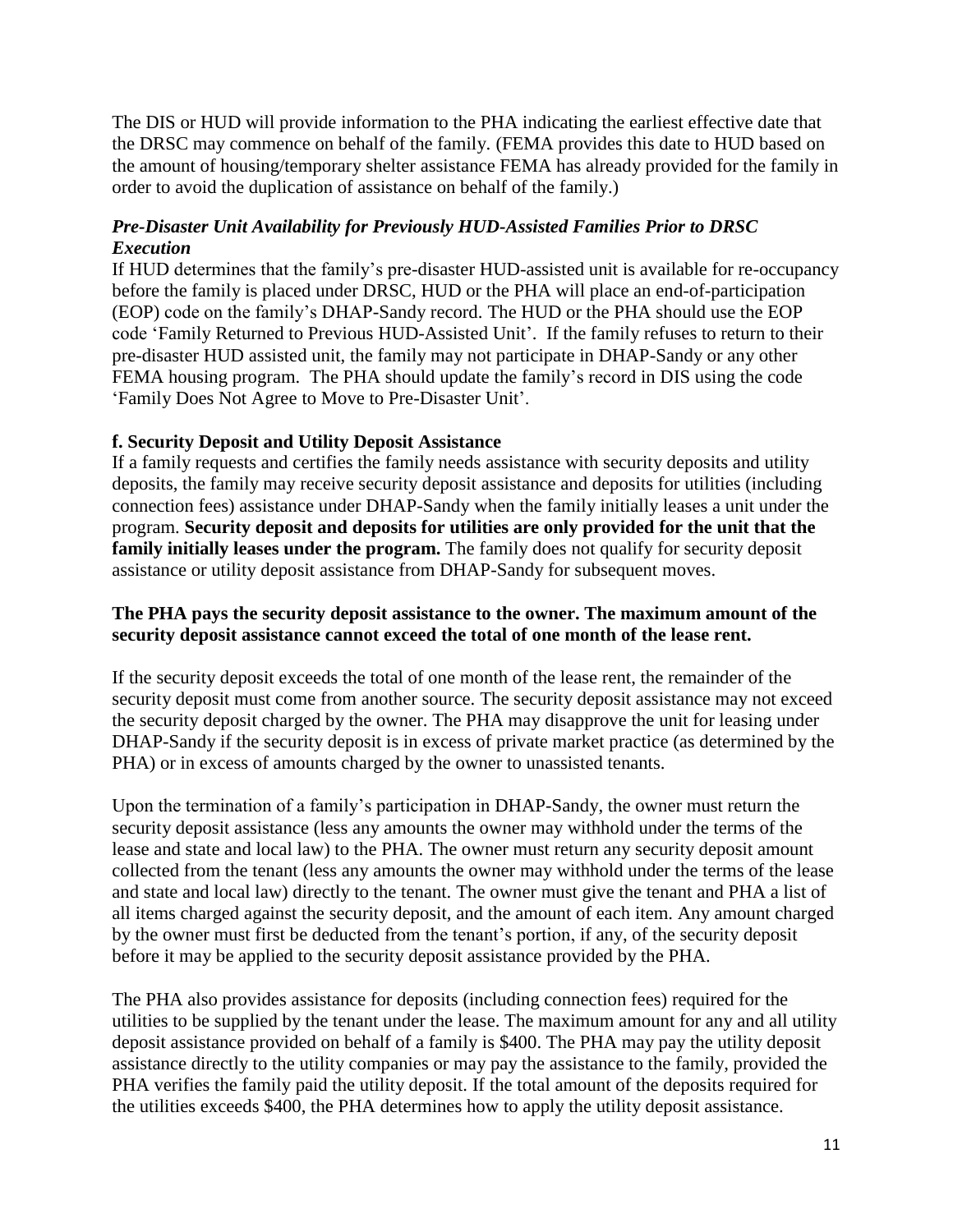Upon the termination of a family's participation in DHAP-Sandy, the PHA receives the PHAprovided portion of the deposit(s) back directly from the utility companies (less any amounts the utility companies may withhold under the service contract) or the family. Any amount charged by the utility company must first be deducted from the tenant's portion, if any, of the utility deposit before it may be applied to the utility deposit assistance provided by the PHA. If the utility company returns the deposit assistance to the family instead of the PHA, the family is responsible for returning the deposit assistance to the PHA. If the PHA provided the utility deposit assistance to the family, the family is responsible for returning the full amount of the utility deposit assistance to the PHA when their participation in DHAP-Sandy is terminated.

Before providing security deposit or utility deposit assistance, the PHA must explain the requirement for any and all deposits to be returned upon the termination of the family's participation. This includes instances where the family remains in the unit and/or the family maintains utility service.

At the conclusion of each quarter, PHAs may be required to remit any returned and/or unused deposit assistance to HUD.

## **g. Owner Lease and DHAP-Sandy Lease Addendum**

The PHA is not a party to the lease between the owner and the family. In the case where a family is already under lease and wishes to remain in-place to receive DHAP-Sandy assistance, the owner and the family may remain under the existing lease, provided that they execute a DHAP-Sandy lease addendum. The family and owner may also choose to enter into a new lease that commences at the same time as the effective date of the DRSC. If the family resides in a unit where there is no existing lease and the family wishes to remain in-place, the family and owner must enter into a lease and execute a DHAP-Sandy lease addendum to receive assistance under DHAP-Sandy.

The owner is responsible for collecting the family's contribution of the rent directly from the family, including the increase in the family contribution as a result of the incremental rent transition in accordance with section 4.i below. The owner is responsible for enforcing the terms of the lease, including collecting any charges for unit damage by the family.

At such time that the monthly rent subsidy payments cease, the family assumes sole responsibility for the entire rent charged by the owner.

The owner must notify the PHA of any changes in the amount of the rent charged under the lease at least thirty days before any such change goes into effect. The owner must notify the PHA of any actual or planned lease terminations, including any family or owner notices to vacate the unit. The owner must notify the PHA if the family has vacated the unit without notice.

#### **h. DHAP-Sandy Monthly Rent Subsidy**

The monthly rent subsidy is paid directly to the owner under the DRSC.

The monthly rent subsidy equals the lesser of: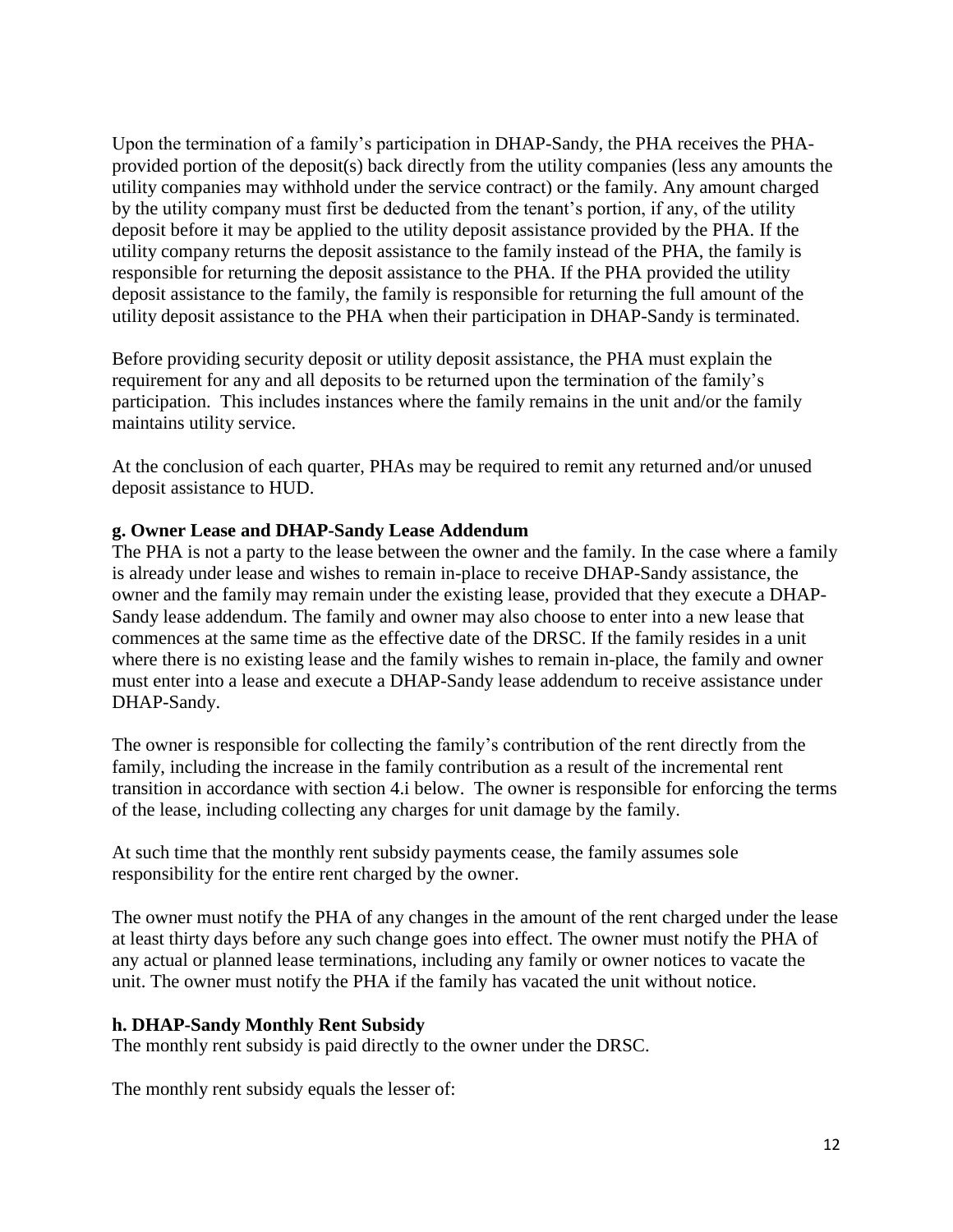- 1) The monthly rent specified in the lease minus the family's applicable differential rent; or
- 2) 150 percent of the applicable FMR published for the area where the unit is located minus the family's applicable differential rent.

#### *Monthly Lease Rent*

The monthly lease rent specified is the total monthly rent payable to the owner under the lease for the unit. The monthly rent covers payment for any housing services, maintenance, and utilities that the owner is required to provide and pay for under the lease. The owner shall not charge, and the family shall not pay to the owner, any additional amounts for leasing the unit other than the monthly rent specified under the lease.

The subsidy is not reduced or otherwise impacted by the fact that the costs of some or all of the utilities are included in the rent and are the owner's responsibility to pay for under the lease.

The family may rent a unit that is furnished. The rent subsidy calculation in such a case remains the same and the resulting subsidy amount is neither subsequently reduced nor increased because the unit is furnished.

#### *Applicable FMR*

The PHA must use the applicable FMR for the bedroom size for which the family qualifies for under the PHA subsidy standards for the housing choice voucher program (family unit size). Requests for reasonable accommodations should be granted when there is a disability-related need for additional space (e.g., space for medical equipment or live-in assistant). The PHA multiplies the applicable FMR by 150 percent to determine the maximum subsidy it may pay on behalf of the family.

The family may select a unit where the monthly rent exceeds the FMR limitation. The family is also not restricted from leasing a unit where the number of bedrooms exceeds the qualifying bedroom size under the PHA subsidy standards if the unit is within the approved FMR for the family's qualifying unit size. However, the family is responsible for any portion of the rent that as a result of selecting such a unit is not covered by the monthly rent subsidy. In addition, the family's share of the rent (differential rent plus any portion of the rent not covered by the rent subsidy) may not exceed 40 percent of the family's Post-Disaster Adjusted Income at the time the family is *initially* assisted in any unit under DHAP-Sandy.

The family pays its share of the rent directly to the owner. As noted earlier, the family also pays any tenant-funded utilities directly to the utility supplier.

If the applicable FMR decreases during the term of the DRSC, the decreased FMR amount is not applied to the family's subsidy calculation during the term of the DRSC.

#### *Differential Rent*

The differential rent is the minimum amount of the rent the family is required to pay under DHAP-Sandy.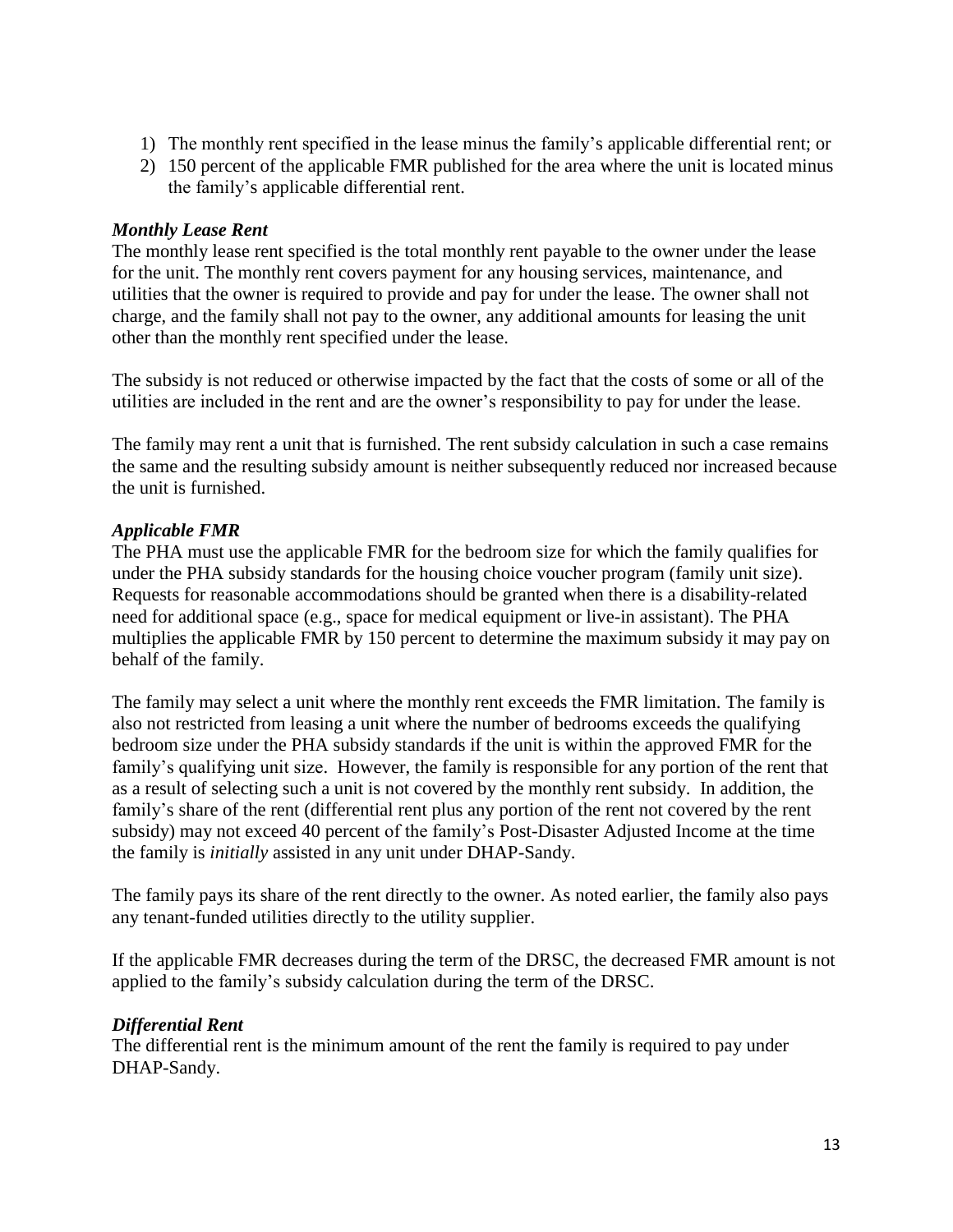FEMA will determine the initial amount of rent in which the family will contribute. The family contribution will be calculated through the 'DHAP Contribution Calculator' which corresponds to OMB No. 1660-0061 / FEMA Form 010-0-12. Participants will begin the program with an adjusted rent contribution which represents 30 percent of their monthly post-disaster income and housing costs (as defined in section 4.p) or the pre-disaster housing costs whichever is higher. Over the course of the 12 month program, the differential rent may increase each quarter. The differential rent amount will only be re-calculated on an interim basis when the family indicates that their income has decreased (i.e. when there is a job loss).

The family may be required to pay more than the differential rent if the monthly lease rent exceeds the monthly rent subsidy provided on behalf of the family.

*Exception for FEMA Rental Assistance Family Transitioning to DHAP-Sandy In-Place*  A FEMA rental assistance family that leases in-place (i.e., the family transitions to DHAP-Sandy in the same unit they were previously receiving FEMA rental assistance), the monthly rent subsidy for that unit equals the lesser of:

1) The monthly rent specified in the lease minus the family's differential rent 2) 150 percent of the applicable FMR published for the area where the unit is located minus the family's differential rent.

The family may remain in a unit where the lease rent exceeds 150 percent FMR; however, in such cases the family is responsible for covering the portion of the rent that exceeds 150 percent of the FMR. In this circumstance, the family's share of the rent (differential rent plus any portion of the rent not covered by the rent subsidy) may exceed 40 percent of the family's Post-Disaster Adjusted Income at the time the family is *initially* assisted when leasing in place under DHAP-Sandy. However, if the family moves during the course of the program, the family's share of rent may not exceed 40 percent of the family's Post-Disaster income for the new unit.

The purpose of this exception is to effectuate the family's transition to DHAP-Sandy from the FEMA rental assistance program as seamlessly as possible. This is only applicable if the family transitions in-place. If the family subsequently chooses to move with continued DHAP-Sandy assistance, the FMR is applied in the same manner as any other DHAP-Sandy family.

On a quarterly basis, the amount of the monthly rent subsidy for all families must be adjusted in accordance with the incremental rent transition requirement described in the Rent Differential section above.

## *Changes in Family Size and Composition Initial DHAP-Sandy Rent Subsidy Calculation*

DHAP-Sandy is a disaster-related program designed to continue rental assistance for those households displaced by Hurricane Sandy that FEMA has determined eligible for DHAP-Sandy assistance. FEMA's subsidy determination is, in part, based on the actual composition of the household that was displaced by the disaster.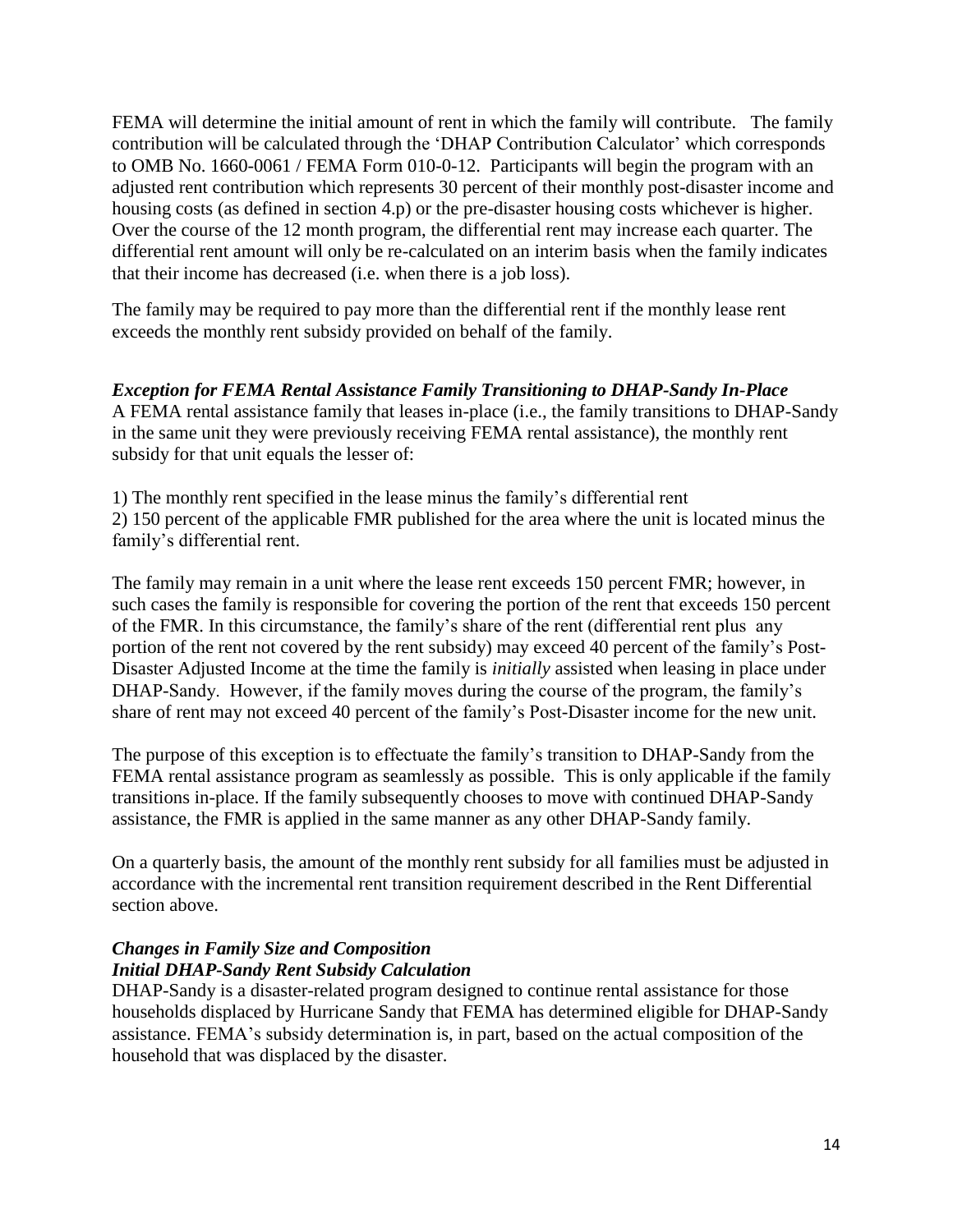The amount of such assistance is not adjusted to cover subsequent increases in family size that occurred after the disaster since the family's housing need with respect to these additional family members is not directly related to the hurricane. Consequently, DHAP-Sandy does not take any increases in family size that occurred after FEMA's initial family eligibility determination into consideration for purposes of the DHAP rent subsidy calculation. Therefore, when determining the family unit size under the PHA subsidy standards for purposes of determining the applicable FMR to calculate the family's initial DHAP rent subsidy payment, the PHA always uses the smaller of:

(1) The family unit size for which the original composition of the family qualifies under the PHA subsidy standards; or

(2) The family unit size for which the current composition of the family now qualifies under the PHA subsidy standards.

If the family wishes to appeal the family composition determined eligible by FEMA for DHAP-Sandy assistance, the family must be referred by the PHA to HUD. Families may contact HUD at the following toll-free telephone number: **1-877-483-2251**

## *Subsequent Changes in Family Size and Composition for Families under DRSC*

A subsequent increase in the size of the family does not result in the family qualifying for a larger family unit size under the PHA subsidy standards for purposes of the subsidy calculation, either during the term of the existing DRSC or under any new DRSC.

However, if the PHA inspection requirements for DHAP-Sandy provide that the unit must meet the HQS requirement under  $982.401(d)$  (2)(ii) that each dwelling unit must have at least one bedroom or living/sleeping room for each two persons, the PHA may grant an exception from this requirement if necessary on a case-by-case basis at the request of the family. The PHA may take the limited duration of DHAP-Sandy assistance into consideration in making such a determination. The PHA must record any such exception for the unit and must maintain a record of the exception within the family's file. There will be no increase in the DHAP-Sandy rent subsidy in these exception situations.

If a decrease in the size of the family results in the family qualifying for a smaller family unit size under the PHA subsidy standards during the term of the DRSC, the lower FMR amount is not applied to the family's subsidy calculation during the term of the DRSC. However, the smaller family unit size is used when determining the applicable FMR for purposes of calculating the monthly rent subsidy under any new DRSC (e.g. a DHAP-Sandy family moves to a new unit with continued DHAP-Sandy assistance).

## *Continued Eligibility for DHAP-Sandy Assistance for Remaining Family Members if the Head-of-Household Dies or Otherwise Leaves the Family*

If during the time the family is receiving DHAP-Sandy rental assistance and the designated Head-of-Household, as determined by FEMA, dies or otherwise leaves the family, the family (now comprised of the remaining members) may still be eligible for continued DHAP-Sandy assistance. To be eligible for continued DHAP-Sandy assistance, at least one of the remaining family members must: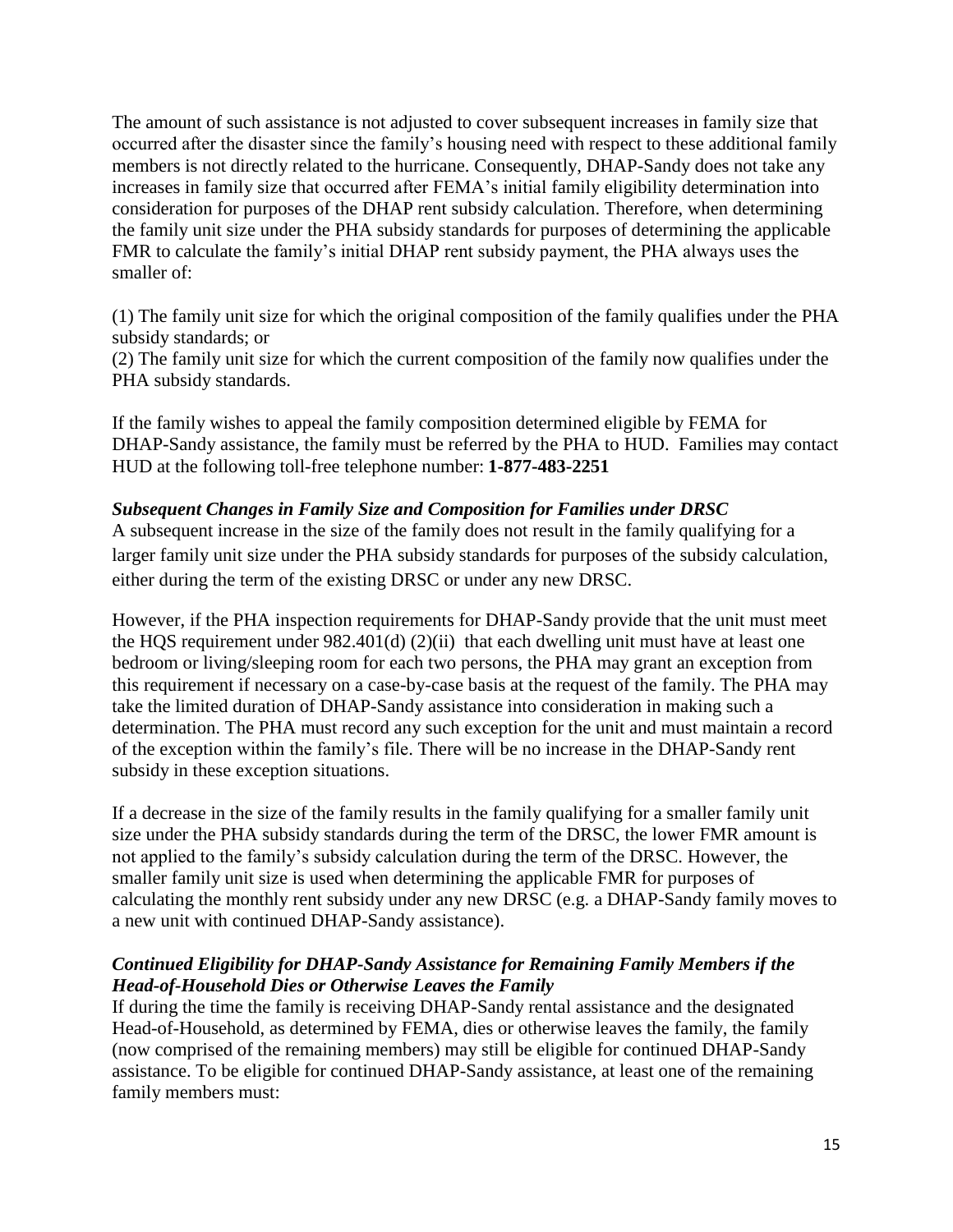(1) Have been a member of the family determined eligible by FEMA for continued rental assistance under DHAP-Sandy (as evidenced by the original family record in DIS); and (2) Have legal capacity to enter a lease under State and local law. 'Legal capacity' means that the tenant is bound by the terms of the lease and may enforce the terms of the lease against the owner.

If none of the remaining family members originally determined eligible by FEMA for continued assistance under DHAP-Sandy have legal capacity to enter into a lease under State and local law, the family may not be eligible for continued assistance. Should the family in this instance wish to add a new member with legal capacity to enter into a lease under State and local law, the PHA will report the proposed change in family composition directly to HUD. HUD in turn will pass the information to FEMA, who will make the final determination. HUD will then advise the PHA of the FEMA determination regarding the family's eligibility for continued assistance under DHAP-Sandy. The new family member with legal capacity must agree to and follow the family obligations referenced below in section 4.n.

# **i. Incremental Rent Transition**

To prepare the participant for the termination of DHAP- Sandy assistance after 12 months, the percentage portion of their rent will rise through graduated contribution increases based upon their income. At program start, participants will contribute toward their rent based upon an adjusted rent determination. The participant adjusted rent contribution will increase quarterly. Participants who enter DHAP contributing more than 30 percent of their post-disaster income will have their rent adjusted based on the Incremental Rent Transition, but will not exceed 40 percent of their post-disaster income. For example, upon entering into DHAP, a family contributing 35 percent of their income based on their pre-disaster housing costs will be adjusted to 37 percent in the third quarter of DHAP.

# **For families who enter the program contributing 30 percent of their Post-Disaster Adjusted Income, the Incremental Rent Transition schedule, is as follows:**

| <b>Quarter of Participation</b>                     | <b>Incremental Rent Transition</b>       |  |
|-----------------------------------------------------|------------------------------------------|--|
|                                                     | The higher of:                           |  |
| 1 <sup>st</sup> Quarter of DHAP-Sandy Participation | 30 percent Post-Disaster Adjusted Income |  |
| (Start of Participation)                            | 0r                                       |  |
|                                                     | <b>Pre-Disaster Housing Costs</b>        |  |
| 2 <sup>nd</sup> Quarter of DHAP-Sandy Participation | 33 percent Post-Disaster Adjusted Income |  |
|                                                     | 0r                                       |  |
|                                                     | <b>Pre-Disaster Housing Costs</b>        |  |
| 3 <sup>rd</sup> Quarter of DHAP-Sandy Participation | 37 percent Post-Disaster Adjusted Income |  |
|                                                     | or                                       |  |
|                                                     | <b>Pre-Disaster Housing Costs</b>        |  |
| 4th Quarter of DHAP-Sandy Participation             | 40 percent Post-Disaster Adjusted Income |  |
| (Termination of Participation)                      | 0r                                       |  |
|                                                     | <b>Pre-Disaster Housing Costs</b>        |  |

*Schedule based on a full 12 months of DHAP-Sandy participation.*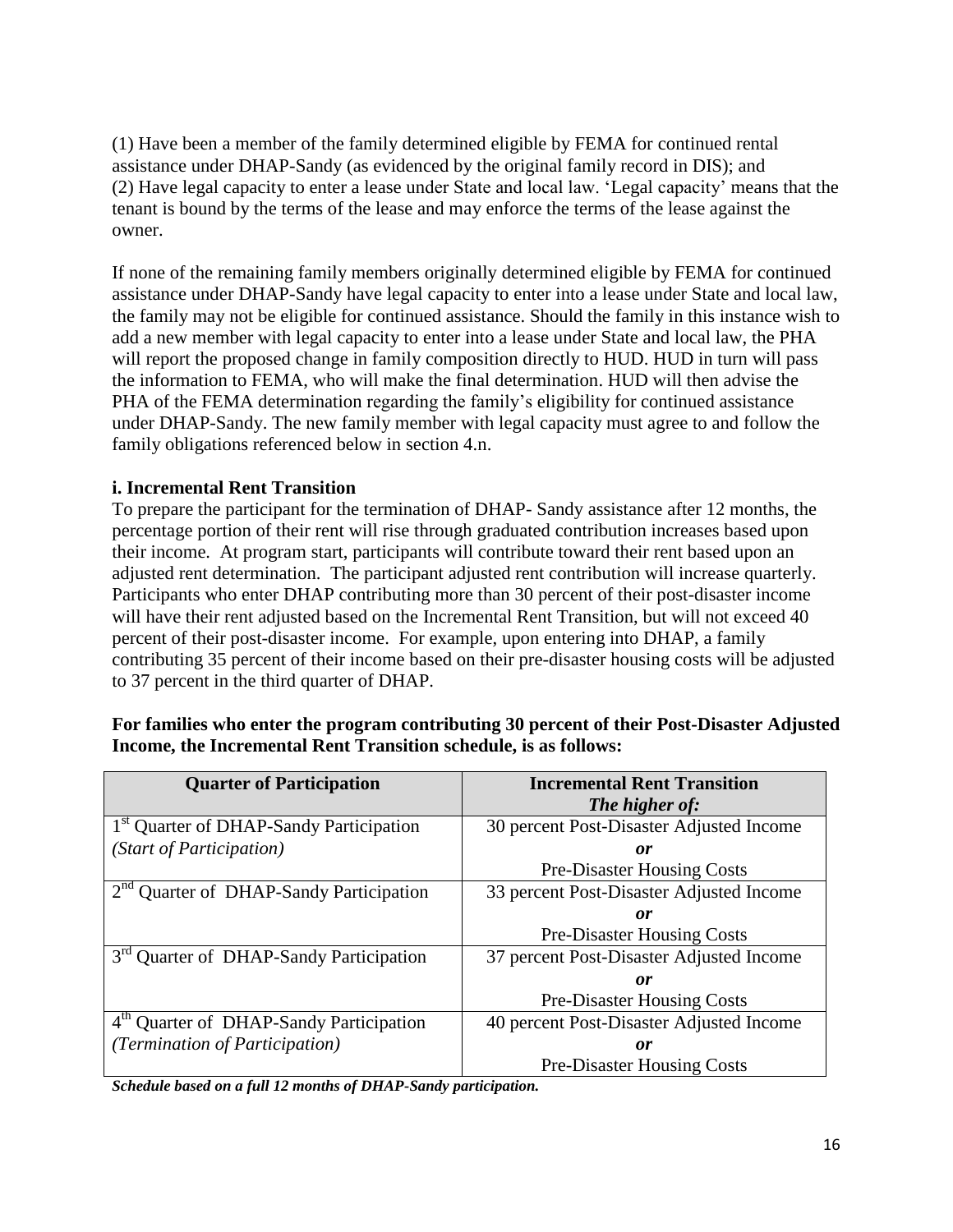# *Adjustments to the Incremental Rent Transition Between Quarters Due to a Decrease in Income*

DHAP-Sandy participants who experience a decrease in income (i.e. loss of employment) between quarters and notify the PHA, will have the ability to have an interim differential rent adjustment conducted. The PHA will only conduct interim differential rent adjustments when requested by the DHAP-Sandy participant.

The DHAP-Sandy participant will be required to complete the OMB No. 1660-0061 / FEMA Form 010-0-12 (Application for Temporary Housing Assistance) and document the decrease in income with supporting documentation. Upon completion of the re-calculation, the PHA will notify the landlord and the DHAP-Sandy participant of the new subsidy and differential rent. The new subsidy and differential rent amounts will be based upon the Incremental Rent Transition percentage due for the current quarter. All future incremental rent transitions will occur based upon the schedule defined by the participant's initial DRSC effective date.

# **j. Ineligible Units and Prohibition Against Other Subsidy**

The following types of housing may not be leased under DHAP-Sandy:

- A public housing unit or Indian housing unit
- A unit receiving assistance under section 8 of the 1937 Act
- Nursing homes, board and care homes, or facilities providing continual psychiatric, medical, or nursing services
- College or other school dormitories
- Units on the grounds of penal, reformatory, medical, mental, and similar public or private institutions
- A unit occupied by its owner or by a person with interest in the unit
- A FEMA provided temporary housing unit
- A HUD Real Estate Owned (REO) property

In addition, the family may not receive the benefit of DHAP-Sandy rent subsidy while receiving the benefit of other forms of housing subsidy, for the same unit or for a different unit, described in 24 CFR 982.352(c). Furthermore, the unit is ineligible for DHAP-Sandy assistance if the owner (including a principal or other interested party) is the parent, child, grandparent, grandchild, sister, or brother of any member of the family, unless the PHA has determined (and has notified the owner and the family of such determination) that approving rental of the unit, notwithstanding such relationship, would provide reasonable accommodation for a family member who is a person with disabilities.

# **k. Disaster Rent Subsidy Contract**

Under the DRSC, the PHA will pay the owner the monthly rent subsidy payment in accordance with the contract. The owner is responsible for performing all of the owner's obligations under the DRSC. The PHA may not make any monthly rent subsidy payment to the owner until the DRSC has been executed. The PHA may not make any monthly rent subsidy payment to cover any period of time prior to the effective date of the DRSC. The owner is responsible for the screening and selection of the family to occupy the owner's unit. The PHA has no liability or responsibility to the owner or other persons for the family's behavior or suitability for tenancy.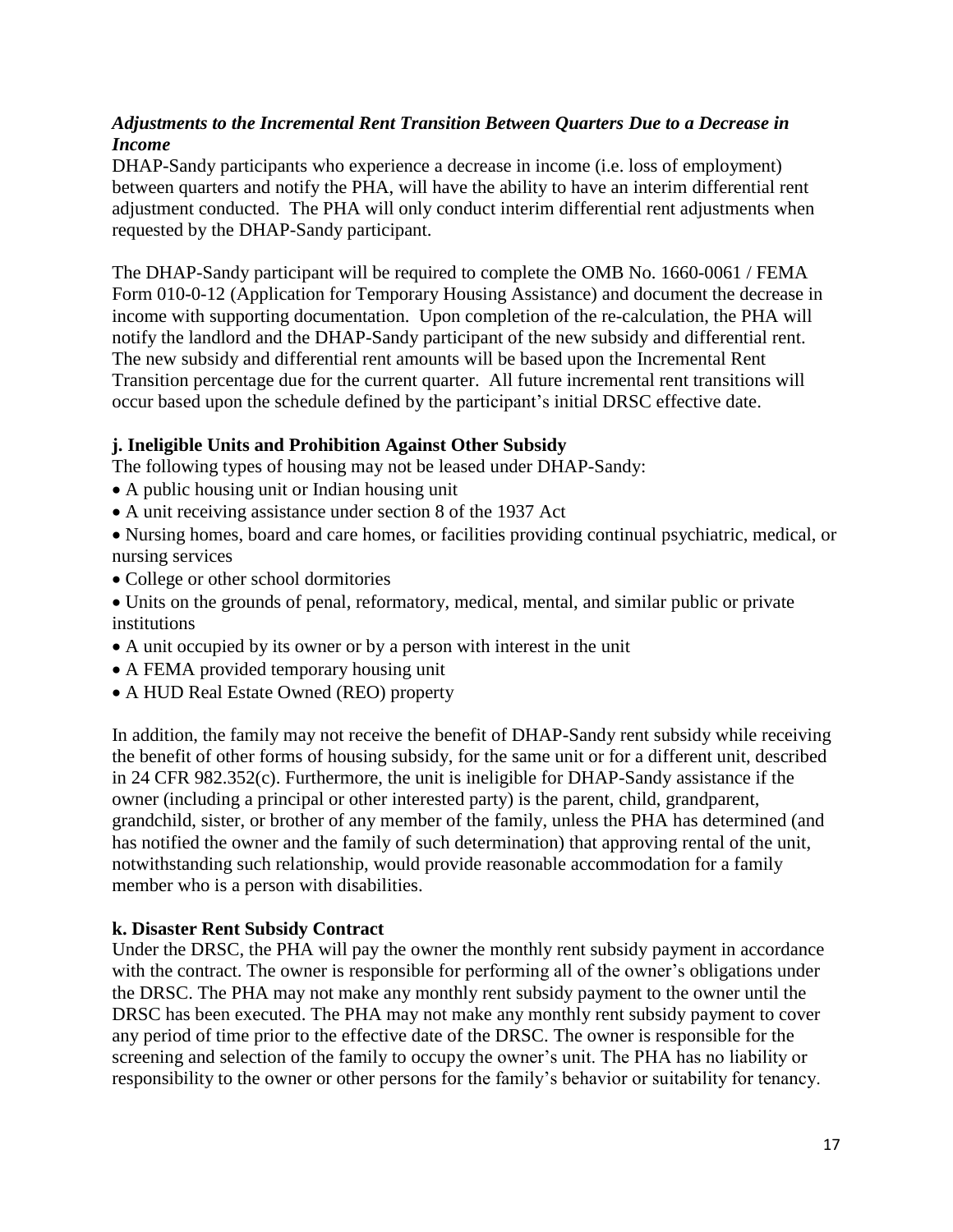The owner is responsible for ensuring that all screening takes place in accordance with the nondiscrimination requirements of the Fair Housing Act and any other applicable federal, state, and local non-discrimination requirements. This includes allowing a person with disabilities to make reasonable modifications at their own expense to the unit to render the unit accessible and providing reasonable accommodations to rules, policies, practices or services when such accommodation may be necessary to provide a person with a disability equal opportunity to use and enjoy a dwelling.

The term of the DRSC begins on the date specified in the contract. The PHA may terminate the DRSC in accordance with the terms of the contract. The PHA must record the family unit information in the DIS once a DRSC is executed with the owner.

The PHA must use best efforts to execute the DRSC before the effective date of the approved DHAP-Sandy tenancy. However, the PHA may execute the DRSC up to 30 calendar days after approving DHAP-Sandy tenancy if warranted by individual circumstances, with an effective date no earlier than the date the PHA approved DHAP-Sandy tenancy.

In such instance, the rent subsidy payment will be made retroactively to cover the period of time commencing with the effective date of the DRSC (not to exceed 30 days prior to the actual DRSC execution date).

# **The DRSC terminates if any of the following occurs:**

- 1) The lease is terminated by the owner or the tenant;
- 2) The PHA terminates the DRSC;
- 3) The PHA terminates assistance for the family for violating the family obligations under section 4.n;
- 4) The family is determined ineligible for continued assistance by the PHA or FEMA;
- 5) The family ends their participation in the program; or
- 6) The family vacates the unit.

Rent subsidy payments shall only be paid to the owner while the family is residing in the unit during the term of the contract. The owner must promptly notify the PHA if the family moves out. The PHA shall not pay a rent subsidy payment to the owner for any month after the month the family moves out except as described in the following paragraph. The owner retains the full subsidy payment for the month that the family vacates the unit.

# *Vacancy Payment to Facilitate Families' Return Home*

The DRSC provides that if the family requests to terminate the tenancy and vacate the unit during the term of the lease (as opposed to the end of the lease term) in order to end the family's participation in DHAP-Sandy to return home to their pre-disaster housing, the PHA may provide the owner with a vacancy payment of up to two months of rent if the owner agrees to mutually terminate the lease. The vacancy payments may only be made if the owner and tenant mutually agree to terminate the lease.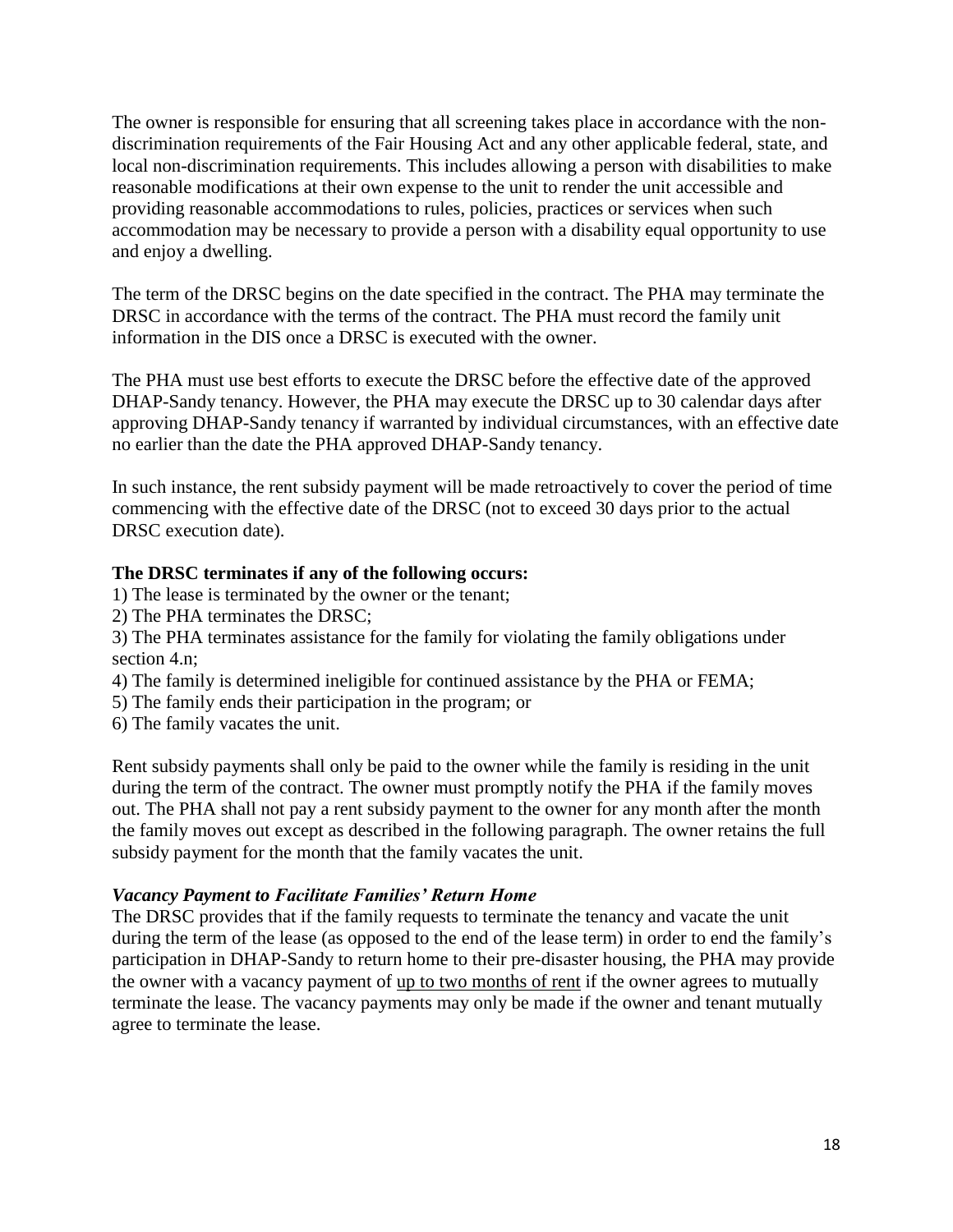The PHA must inform the family that the family may not receive continued DHAP-Sandy assistance if the family requests, and the PHA makes, a vacancy payment to facilitate the mutual termination of the lease on the family's behalf.

The vacancy payment is twice the amount of the lease rent for the month in which the family vacated the unit under the mutual agreement to terminate the lease, provided there are at least two months remaining under the term of the lease following the month the family vacates the unit. If there is only one month remaining on the term of the lease following the month the family vacates the unit under the mutual agreement to terminate the lease, the vacancy payment is equal to the lease rent for the month in which the family vacated the unit.

No vacancy payments will be made where the owner refuses to terminate the lease and the family moves in violation of the terms of the lease. Acceptance of the vacancy payment does not negate the owner's right to retain part or all of the security deposit for damages or other amounts owed under the lease in accordance with the terms of the lease and State and local law.

## **l. Housing Quality Standards**

In order to be an eligible unit under DHAP-Sandy, a unit must be decent, safe, and sanitary.

## *Initial Inspection*

In general, the unit must be initially inspected and approved by the PHA before the PHA and owner may enter the DRSC. The owner may not receive DHAP-Sandy rent subsidy payments until the owner corrects any PHA- identified deficiencies and the PHA verifies the repairs have been completed.

The PHA must at minimum conduct a limited inspection to ensure the unit's current condition does not contain any life-threatening deficiencies (as determined by the PHA). A PHA may choose to apply additional criteria to this inspection, including the application of the Housing Quality Standards (HQS) as defined in 24 C.F.R. 982.401. Section 982.401(d) (2)(ii) provides each dwelling unit must have at least one living/sleeping room for each two persons. The PHA that chooses to apply the full HQS rather than conduct a more limited inspection may still choose to grant an exception from this requirement on a case-by-case basis at the request of the family.

## *Initial Inspection Exception -- FEMA Rental Assistance Family Transitioning to DHAP-Sandy In-Place*

In the case of a FEMA Rental Assistance family transitioning to DHAP-Sandy by staying inplace in the FEMA rental assistance unit, the PHA may only conduct a limited initial inspection to ensure that the unit does not contain any life-threatening deficiencies. The PHA may conduct the limited initial inspection before executing the DRSC, or may choose to conduct the limited initial inspection either on or in a reasonable time after the effective date of the DRSC to ensure the unit's current condition does not contain any life-threatening deficiencies (as also determined by the PHA). If the PHA opts to conduct the initial inspection on or after the effective date of the DRSC and the unit fails the inspection, the owner must correct the deficiencies within 48 hours upon notification by the PHA. The PHA must verify that the deficiencies have been corrected. If the corrections have not been made within the required 48 hour cure period, the PHA must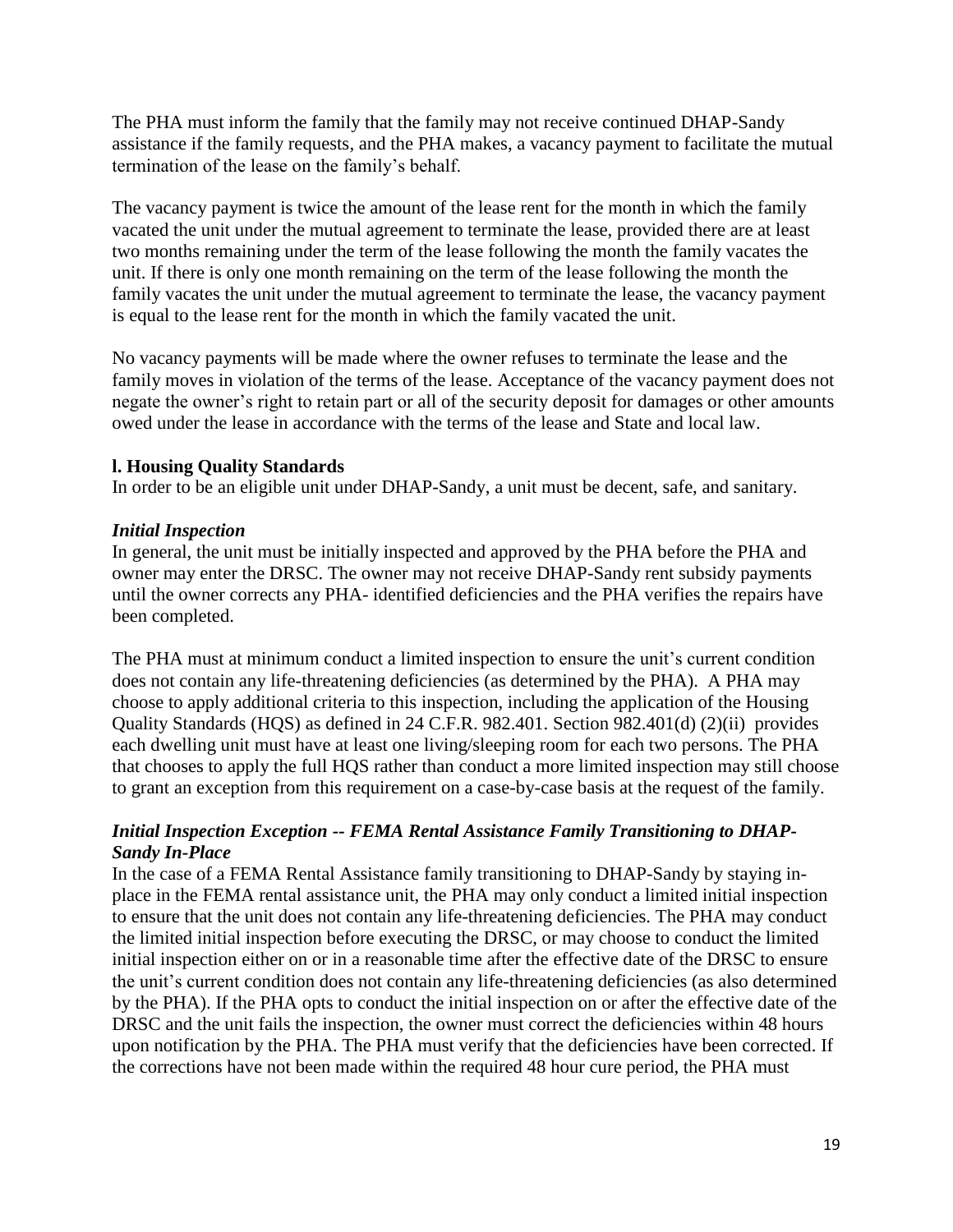immediately abate the monthly rental subsidy payment and provide housing search assistance to the family to lease another unit as soon as possible.

#### *Subsequent Inspections*

Once the PHA has fulfilled the initial inspection requirements for a unit, the PHA is not required to conduct further inspections of the unit on a periodic or annual basis since DHAP-Sandy is only a temporary housing program. The PHA may, at any time as needed, inspect a unit under a DRSC to determine if the unit is in compliance with the inspection standards as determined by the PHA. In determining whether an inspection is needed, the PHA may consider family complaints and any other information brought to the attention of the PHA. If a unit fails a subsequent inspection and the owner fails to correct the defect within the period specified by the PHA, the PHA shall abate the monthly rental subsidy payment and provide housing search assistance to assist the family to lease another unit.

Under no circumstances may the owner receive DHAP-Sandy rent subsidy payments until the owner corrects any PHA- identified deficiencies and the PHA verifies that the deficiencies have been corrected.

The DHAP-Sandy requirements do not create any right of the family or any party, other than HUD or the PHA, to require enforcement requirements by HUD or the PHA, or to assert any claim against HUD or the PHA, for damages, injunction or other relief, for alleged failure to enforce the HQS.

#### **m. Disaster Case Management Program**

During the time the family is assisted under DHAP-Sandy, each family head of household will participate in Disaster Case Management (DCM). The Disaster Case Management Program, administered by various local entities, enables a whole community approach through funding support to voluntary, faith-based and nonprofit organizations.

Disaster Case Management services for DHAP-Sandy eligible families will be provided through the Disaster Case Management Program. Disaster Case Management involves a partnership between a case manager and a disaster survivor to develop and carry out a Disaster Recovery Plan. This process involves an assessment of the disaster survivor's verified disaster-caused unmet needs, development of a goal-oriented plan that outlines the steps necessary to achieve recovery, organization and coordination of information on available resources that match the disaster-caused unmet needs, the monitoring of progress toward reaching the recovery plan goals, and when necessary, client advocacy. If a family is determined eligible for DHAP-Sandy, the family will be required to participate in the Disaster Case Management Program. The family will also be responsible for coordinating with their case manager to verify continued participation in the Disaster Case Management Program and their progress in reaching their permanent housing plan goals. At the time of the family's quarterly eligibility determination, the family must provide a copy of the 'Continued Assistance Certification Form' completed by the DCMP caseworker to the PHA which verifies their compliance with the DCM requirements. If the family fails to provide the 'Continued Assistance Certification Form' to the PHA, the family will be terminated from DHAP-Sandy.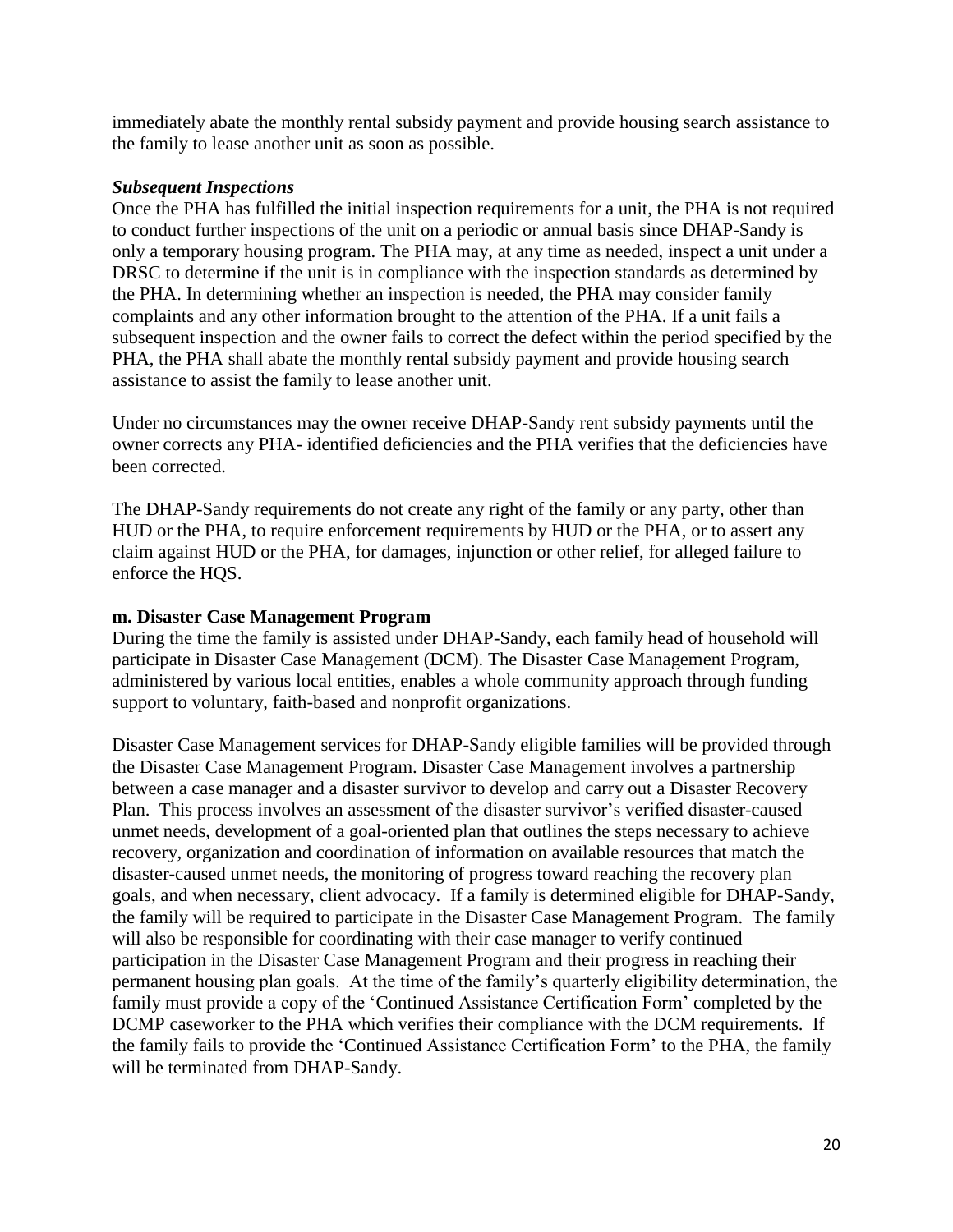#### **n. Family Obligations**

During the family briefing on DHAP-Sandy, the PHA must provide the family with a list of the family obligations. The Head of Household must sign a copy of the obligations and certify that he or she understands that the PHA may terminate DHAP-Sandy assistance for a family that does not comply with the family obligations. The PHA must retain the family certification for their records.

A family receiving assistance under DHAP-Sandy must comply with all of the family obligations during their participation in the program. Actions that occurred before the PHA briefed the family on DHAP-Sandy and the family signed the certification are not grounds for termination from participation in DHAP-Sandy. The obligations of the family consist of the following:

1) The family must supply any information to the PHA that HUD requires for DHAP-Sandy assistance. Any information supplied by the family must be true and complete.

2) The family may not commit any serious or repeated violation of the lease, such as damaging the unit or failing to pay their share of the rent in accordance with the lease.

3) During the term of the lease, the family must reside in the DHAP- Sandy unit. The family must not sublease, let, assign the lease or transfer the unit. The family must not own or have any interest in the unit.

4) The family must notify the PHA before the family moves out of the unit or terminates the lease. If the family terminates the lease on notice to the owner, the family must give the PHA a copy of the notice of termination at the same time. The family must promptly return to the PHA the full amount of any DHAP-Sandy utility or security deposit assistance provided to the family by the PHA.

5) The family must allow the PHA to inspect the unit at reasonable times and after reasonable notice.

6) The family must promptly provide any information required by the PHA to determine and verify that the family is eligible for continued DHAP-Sandy assistance. All information supplied by the family must be true and complete. A family can be terminated from the program and not be eligible for continued assistance if the family's housing costs decreased or income increased and their rent is now within their financial ability to pay.

7) The family is responsible for paying the owner any portion of the lease rent that is not covered by the PHA rent subsidy payment. (The amount of the differential rent to be contributed by the family will be determined in accordance with DHAP-Sandy requirements.)

8) The members of the family must not commit fraud, bribery, or criminal act in connection with DHAP- Sandy.

9) The members of the family may not engage in drug-related criminal activity or violent criminal activity.

10) The members of the family may not engage in other criminal activity, which may threaten the health, safety, or right to peaceful enjoyment of the premises by other residents or persons residing in the immediate vicinity.11) The members of the family may not engage in other criminal activity, which may threaten the health, safety of the owner, property management staff, or persons performing a contract administrative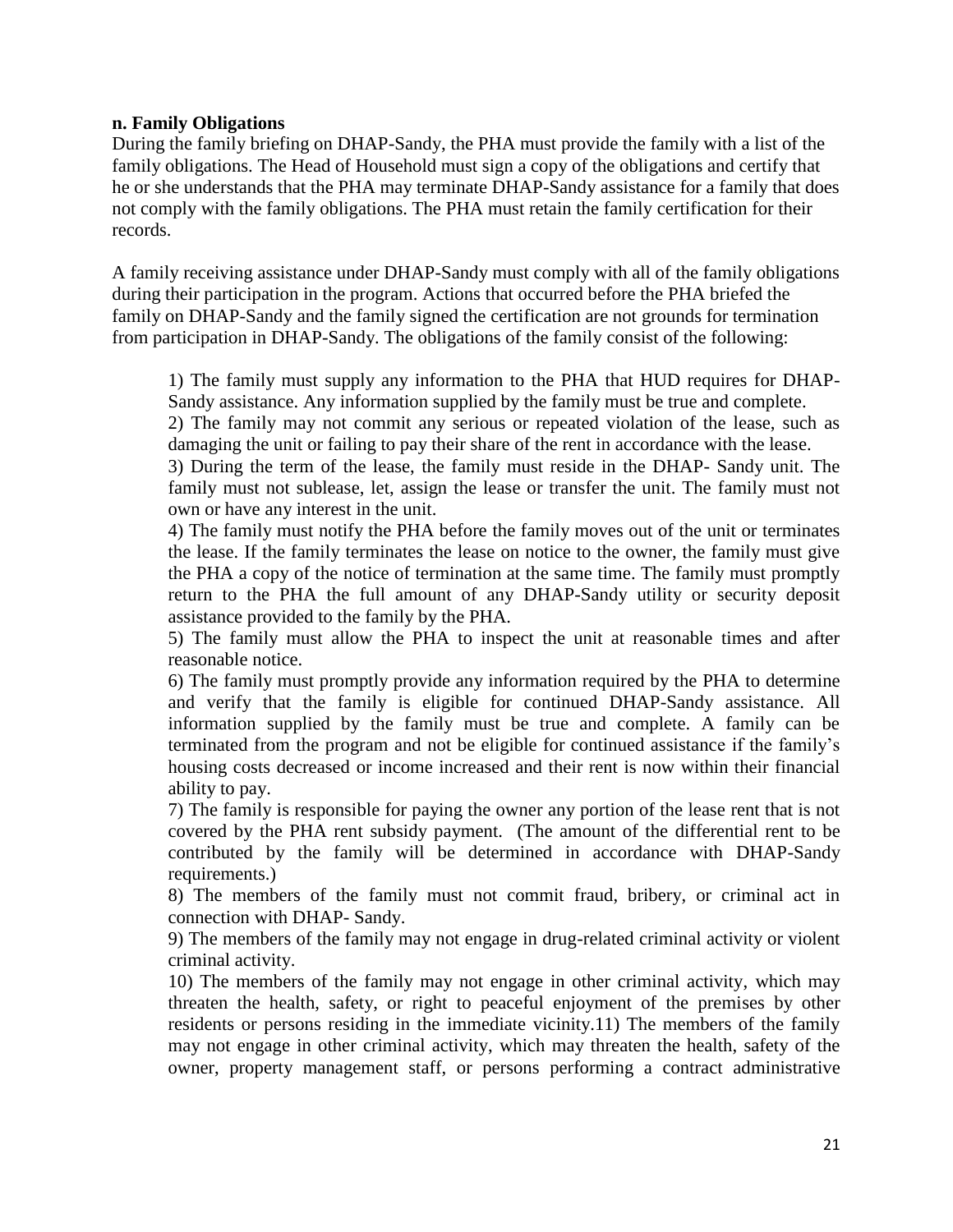function or responsibility on behalf of the PHA (including a PHA employee or a PHA contractor, subcontractor or agent).

12) The members of the family may not threaten or engage in abusive or violent behavior toward PHA personnel.

13) The FEMA designated family head of household must participate in the required disaster case management services provided by local Disaster Case Management Program providers.

14) The FEMA designated family head of household must show ongoing progress toward their realistic Permanent Housing Plan as reported to the PHA by the family and certified by the family's Disaster Case Manager.

15) A family may not receive the benefit of a duplicative subsidy while receiving DHAP-Sandy rental assistance.

16) For all pre-disaster HUD-assisted families: Upon notice from the PHA that your predisaster HUD-assisted unit or a comparable unit in the project is available for occupancy, the family may opt to return to the pre-disaster project with the understanding that the family's eligibility for DHAP-Sandy assistance will end as of the date by which the family has to return to the project. It should also be understood that if the family declines the opportunity to return to the project, the PHA or owner will lease the assisted unit to another family. Furthermore, the PHA must terminate the family's participation in DHAP in accordance with the section 4.q of the DHAP-Sandy Operating Requirements.

17) The family must comply with any additional requirements specified by HUD or FEMA.

The PHA may not add any other family obligations to DHAP-Sandy. If the family is terminated from DHAP-Sandy, the family may not return to any FEMA provided housing option.

In determining if the family has failed to comply with the family obligations concerning participation in required Disaster Case Management and showing progress toward their Permanent Housing Plan, the PHA shall consult with the family's case manager.

## **o. Previously HUD-Assisted Families: Availability for Occupancy of Pre-disaster HUD Assisted Project**

For a family under a DRSC, if the PHA is informed by HUD that the family's pre-disaster HUD-assisted project is available for occupancy, the family's eligibility for continued DHAP-Sandy assistance ends as of the date by which the family has to return to the pre-disaster HUD assisted project (either to the family's pre-disaster unit or a comparable unit in the project).

If the family returns to its pre-disaster HUD-assisted project, the PHA completes an end of participation (EOP) record for the family with the reason code 'Family Returned to Previous HUD-Assisted Unit.'

If the family declines to return to the available pre-disaster HUD-assisted project, the PHA advises the family, the PHA or owner (as applicable) will lease that assisted unit to another family. The PHA must advise the family that the family may not continue to receive DHAP-Sandy assistance beyond the date the family has to return to the HUD assisted pre-disaster unit. Regardless of whether the family still declines the opportunity to return to their pre-disaster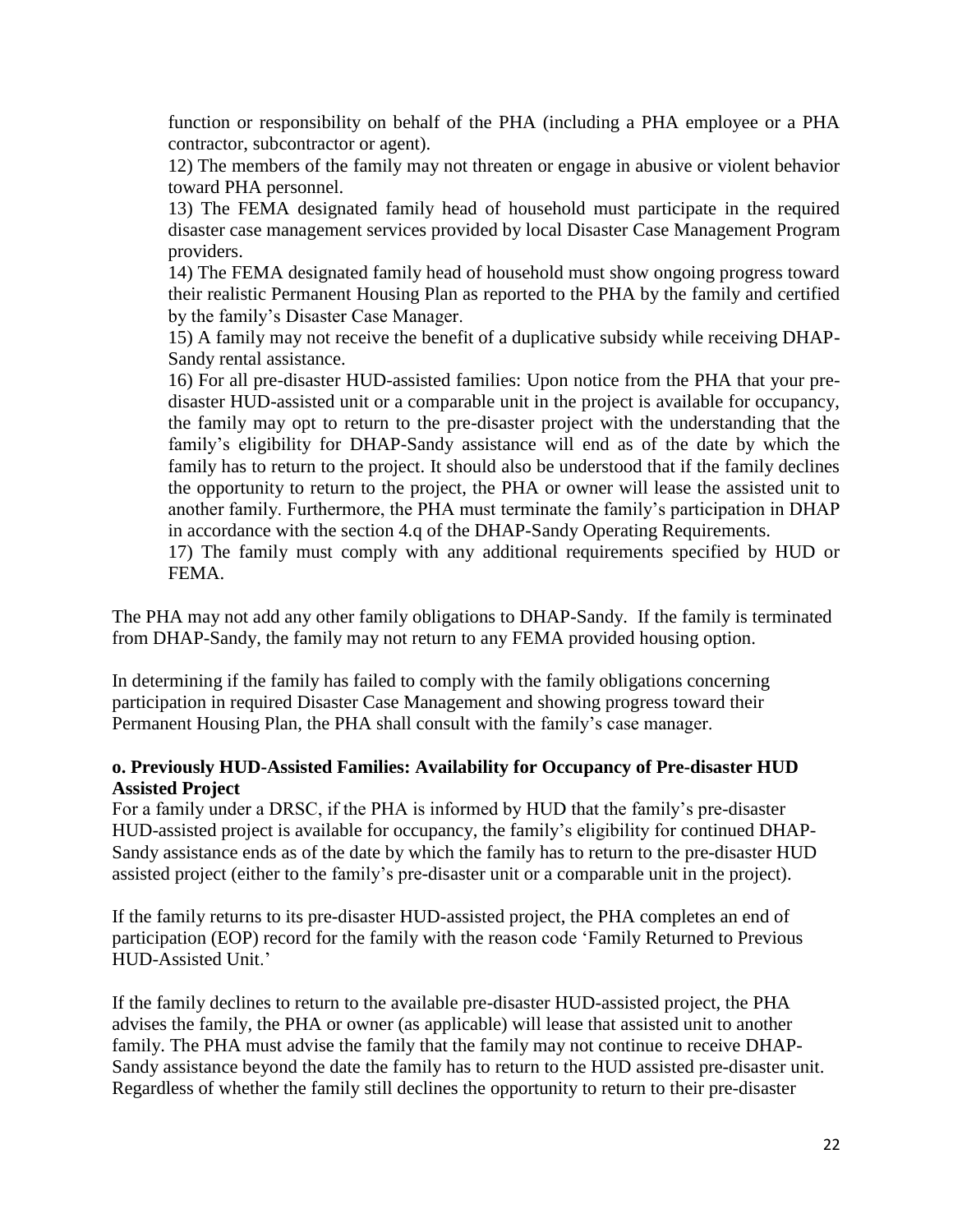assisted housing, the PHA must terminate the family's participation in the program in accordance with section 4.r below.

## **p. Family Eligibility for Continued Assistance**

The PHA will be responsible for verifying a family's eligibility for continued assistance on a quarterly basis (every 90 days). Continued Assistance will be determined based on the family's ability to pay for housing and the certification of the case manager the family is continuing to participate in disaster case management and making progress toward achieving their permanent housing plan.

Through the requirement that the family participates in the Disaster Case Management Program, the disaster case manager will work with the family on their progress toward achieving their permanent housing plan. The family will be required to provide certification to the PHA by using the 'Continued Assistance Certification Form' which must be signed by the family and the disaster case manager. The family must also provide the name and phone number of the case manager to the PHA so periodic verification can be performed by the PHA with the Disaster Case Manager.

Once the Certification Form has been received, the PHA will be responsible for determining the family's continued financial ability to participate in DHAP-Sandy. The PHA will have the information supplied by the family to FEMA to determine the initial portion of rent to be paid by the family. This information will be supplied in the FEMA Form titled, 'Individuals and Households Program Application for Continued Temporary Housing Assistance.'

Since FEMA will have already gathered the relevant documentation to determine the family's differential rent, the PHA will only need to verify if the family's income has increased or decreased or their housing costs have increased or decreased. If the family's income or housing costs have not changed, then the family's financial ability has not changed and can be certified for continued assistance. If the family's income or housing costs have changed, the PHA will need to gather the relevant documentation outlined in the FEMA Form, 'Individuals and Households Program Application for Continued Temporary Housing Assistance.' The family will be required to provide the PHA with the necessary documentation on their pre-disaster and current housing costs; pre-disaster and current income and verifiable documentation of income, recovery strategy, current lease/cancelled checks, and mortgage payment information, as applicable. Once all of the updated information is collected for the OMB No. 1660-0061 / FEMA Form 010-0-12, 'Individuals and Households Program Application for Continued Temporary Housing Assistance,' the PHA will input the relevant information into the DHAP calculator to determine the family's adjusted differential rent amount.

Per the 'OMB No. 1660-0061 / FEMA Form 010-0-12', income is defined as: 1) Wages and salaries, overtime pay, commissions, fees, tips and bonuses and other compensation for personal services; 2) Interest, dividends and other net income of any kind from real or personal property; 3) Full amount of periodic amounts received from Social Security, annuities, insurance policies, retirement funds, pensions, disability or death benefits and other similar types of periodic receipts, including lump-sum amount or prospective monthly amounts for the delayed start of a periodic amount; 4) Payments in lieu of earnings, such as unemployment and disability compensation, worker's compensation and severance pay; and 5) Welfare assistance.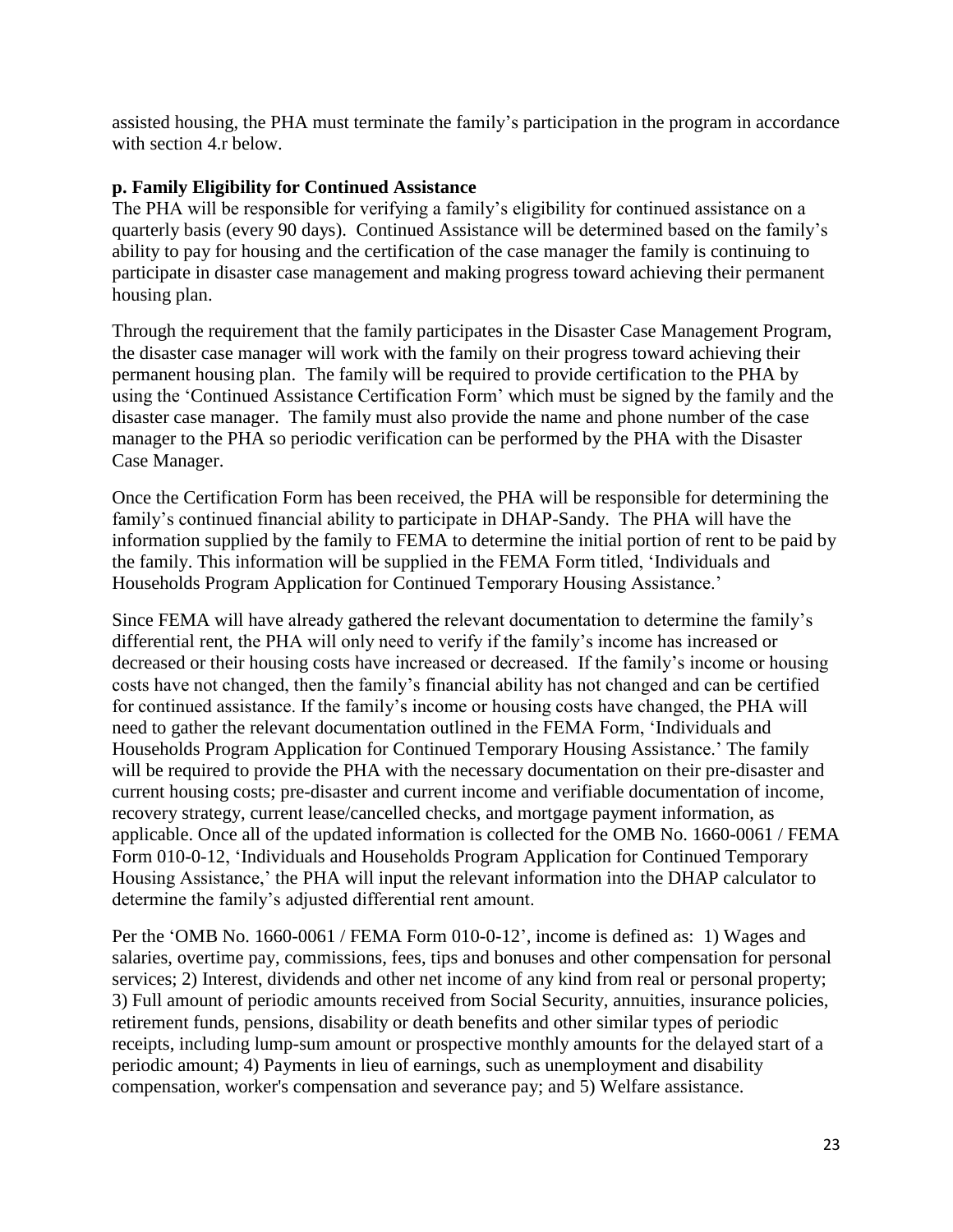A family may be terminated from the program and not eligible for continued assistance if:

- The family violates any of the family obligations, or
- The family's housing cost has decreased or income has increased and their rent is now within their financial ability to pay. For example, if the PHA contribution to the family's rent is zero, then the family has the financial ability to pay rent on their own.

Continued Assistance for DHAP-Sandy shall continue to be provided for as long as the family remains eligible based on the criteria established above for eligibility for continued assistance or 12 months from the DRSC effective date. However, in no event may any family continue to receive continued assistance through DHAP-Sandy beyond December 31, 2014.

# **q. Termination of Assistance**

The PHA may terminate DHAP-Sandy assistance for a participating family that does not comply with the family obligations under section 4.n. In order to terminate assistance because of noncompliance with DHAP-Sandy family obligations, the PHA must provide the family with advance written notice of the termination action. The PHA must give the family an opportunity to request an informal hearing to consider whether the PHA decision is in accordance with DHAP-Sandy requirements. If a hearing is requested by the family, the PHA must proceed with the hearing in a reasonably expeditious manner.

The informal hearing procedures used by the PHA are the same hearing procedures the PHA employs for its housing choice voucher program. The PHA must follow the procedures for conducting the hearing in accordance with the procedures in the PHA administrative plan for the housing choice voucher program and the program regulations at 24 CFR 982.555<sup>1</sup>. If the family requests and receives an informal hearing, the PHA may not terminate the family's participation in DHAP-Sandy until the hearing officer has issued the written decision in accordance with 24 CFR 982.555(e)(6).

The PHA may impose, as a condition of continued assistance for certain family members, a requirement that other family members who participated in or were culpable for the noncompliance with DHAP-Sandy family obligations will not reside in the unit. The PHA may permit other members of the family to continue to receive assistance in such a case. The PHA must provide the family with a list of the family obligations when the PHA initially briefs the family on DHAP-Sandy. The family must sign a copy of the obligations and certify that the family understands the PHA may terminate DHAP-Sandy assistance for a family that does not comply with the family obligations. The PHA must retain the family certification for their records.

If the family's participation in DHAP-Sandy is terminated, the PHA must record the end of participation in the DIS.

# **r. Subsequent Moves under DHAP-Sandy**

l

<sup>&</sup>lt;sup>1</sup> Note that, if FEMA determines a family is ineligible to receive assistance under DHAP-Sandy, the PHA does not conduct an informal hearing in accordance with section 4.n.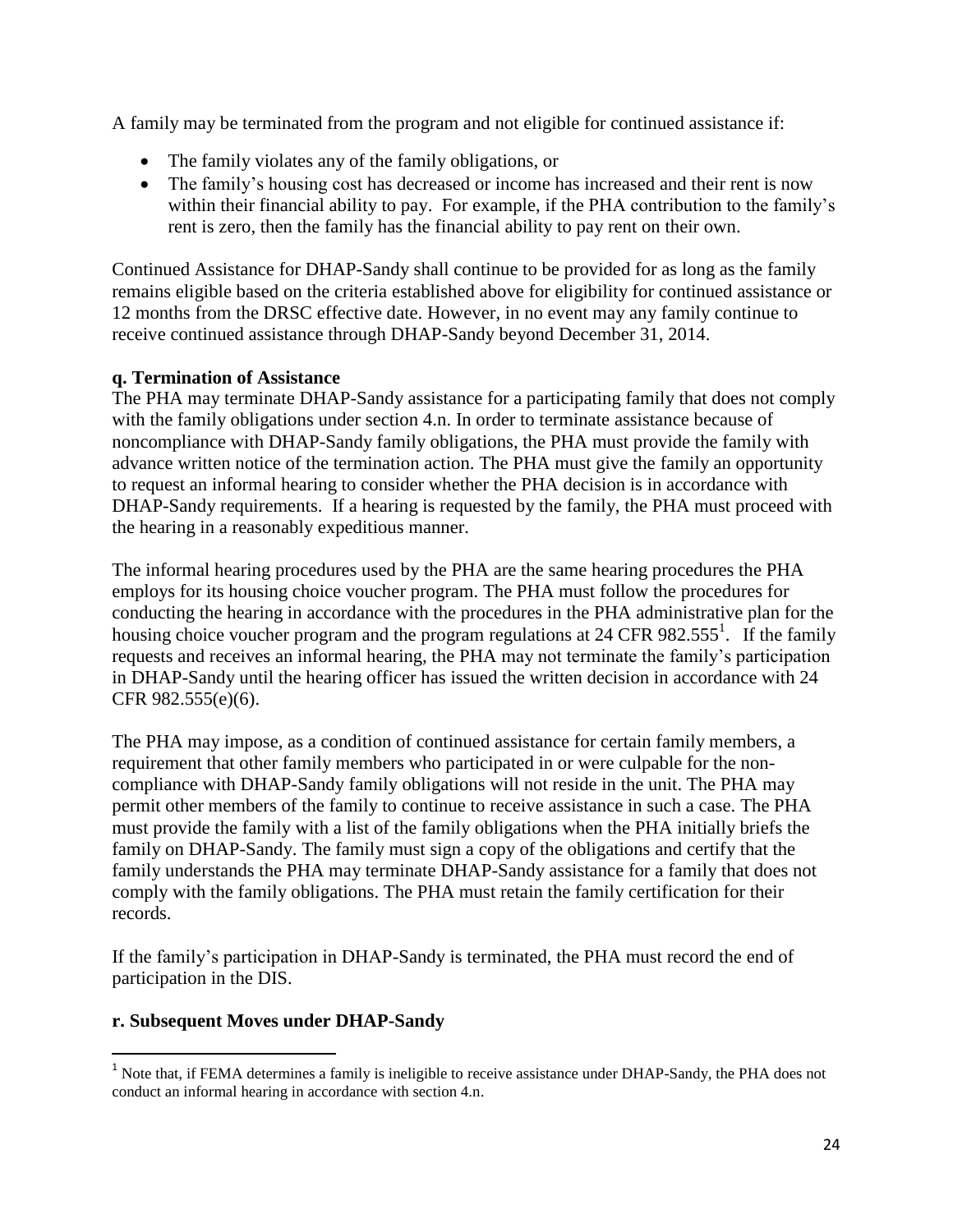The family may request to move to a new unit with continued DHAP-Sandy assistance if:

(1) The lease has terminated (including lease terminations by mutual consent except where the owner has received a vacancy payment on behalf of the family);

(2) The owner has given the family a notice to vacate, has commenced an action to evict the family, or has obtained a court judgment or other process allowing the owner to evict the family; (3) The family has given proper notice of lease termination, in accordance with the terms of the lease; or

(4) The family has requested the move as a reasonable accommodation for a family member with a disability.

Note that in the case where the owner has commenced an action to evict the family or has obtained a court judgment or other process allowing the owner to evict the family, the PHA may have grounds to terminate the family's participation in DHAP-Sandy if the cause of the eviction is the family's serious or repeated violation of the lease. If the PHA terminates the family's participation in DHAP-Sandy, the family may not choose to move to another unit with continued DHAP-Sandy assistance or receive assistance under any FEMA housing program.

The family may move with continued DHAP-Sandy assistance within the jurisdiction of the PHA administering the family's DHAP-Sandy assistance. The PHA may limit the number of moves a family may make within the PHA jurisdiction. Any such limit does not apply to cases where the family must move because the owner is terminating the tenancy or the PHA is terminating the DRSC. Such limits also do not apply where the move may be necessary for a family with a person with a disability as a reasonable accommodation, unless the move results in a fundamental alteration in the nature of the PHA's program or an undue financial and administrative burden**.**

# **s. End of DHAP-Sandy**

DHAP-Sandy assistance is a temporary housing assistance program. DHAP-Sandy will terminate on December 31, 2014. However, individual program participation will conclude 12 months after the execution of their initial DRSC. If the family's participation in DHAP-Sandy ends for any reason prior to the  $12<sup>th</sup>$  month rental subsidy payment, the PHA must record the family's end of participation in the DIS.

# **t. Use of DHAP-Sandy Funding, Program Accounts, and Records**

DHAP-Sandy funding may not be used for other activities or costs. The DHAP-Sandy funding remains separate and distinct from the PHA's regular voucher program, in terms of the source and use of the funding. The PHA is required to maintain records that allow for the easy identification of families assisted under DHAP-Sandy, and must report monthly leasing and expenditure for such families separately from housing choice voucher families under the Voucher Management System (VMS). The PHA must maintain a separate HAP register for DHAP-Sandy to record and control assistance payments for rent subsidies. Such records must remain available for 3 years after program close-out.

PHAs are reminded that DHAP-Sandy family information is reported to HUD through the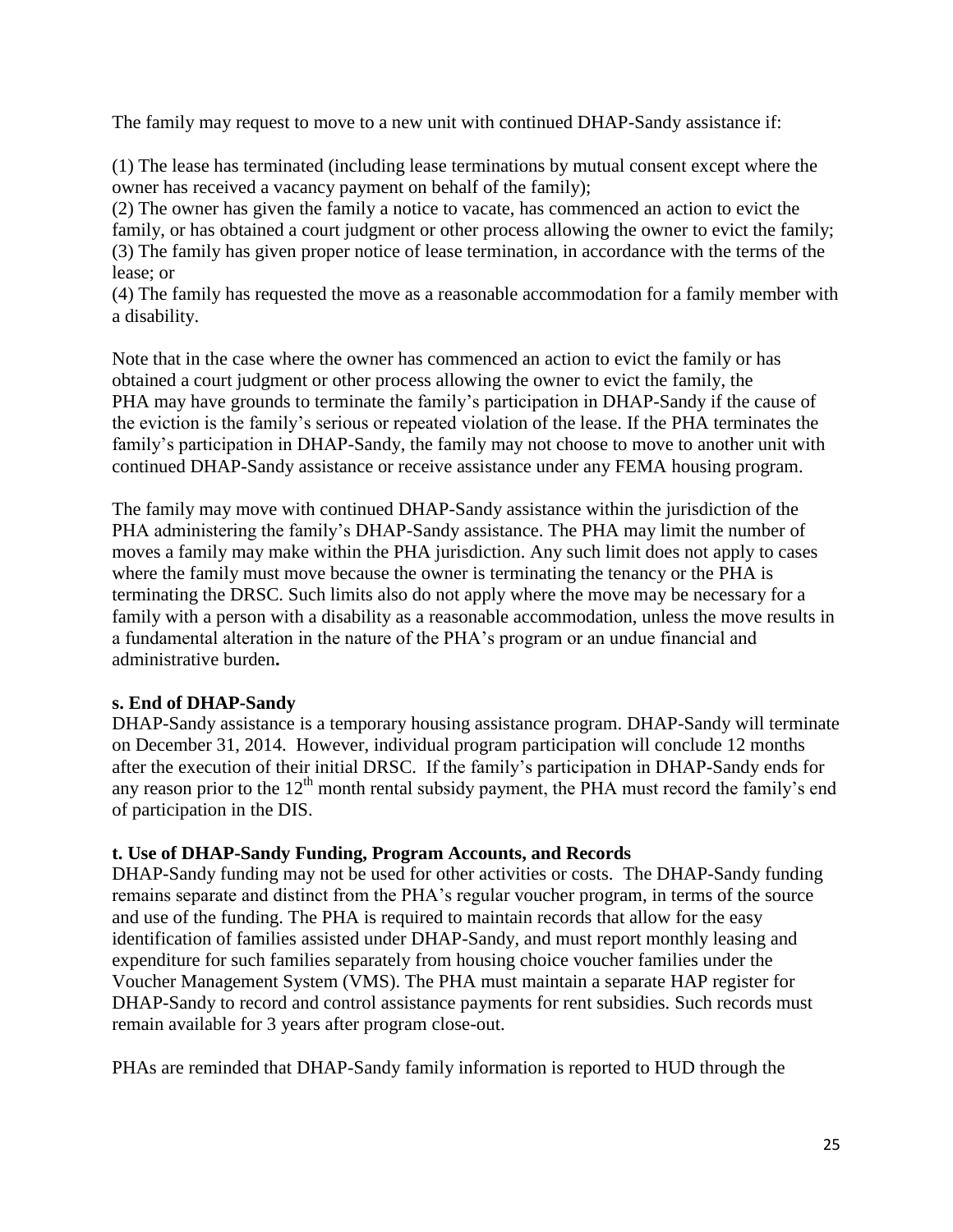# DIS. **A PHA administering DHAP-Sandy does not complete a HUD 50058 or enter any information on a DHAP-Sandy family into the Public Housing Information Center (PIC) system.**

The PHA must maintain complete and accurate accounts and other records for the program in accordance with HUD requirements and in a manner that permits a speedy and effective audit in accordance with OMB-Circular A-133. The records must be in the form required by HUD, including requirements governing computerized or electronic forms of record-keeping. The PHA must comply with the financial reporting requirements in 24 CFR part 5, subpart H. The PHA must furnish to HUD accounts and other records, reports, documents and information, as required by HUD.

HUD, FEMA, and the Comptroller General of the United States shall have full and free access to all PHA offices and facilities, and to all accounts and other records of the PHA that are pertinent to the administration of the program, including the right to examine or audit the records, and to make copies. The PHA must grant such access to computerized or other electronic records, and to any computers, equipment or facilities containing such records, and shall provide any information or assistance needed to access the records.

During the term of each assisted lease, and for at least three years thereafter, the PHA must keep: 1) A copy of the executed lease;

- 2) The DRSC;
- 3) Unit inspection reports;

4) Accounts and other records supporting PHA budget and financial statements for the program;

5) Signed statement of Family Obligations;

6) Any certifications made by a family that declines to return to their pre-disaster HUD-assisted housing; and

8) Other records specified by HUD or FEMA.

# **u. Disbursement of Funds**

The timing of the disbursement of administrative fees and placement fees is covered in section 4.d above.

All disbursements of funding advances for rent subsidy payments will be based on data entered by the PHA into the DIS. When the PHA accesses the family's record through the DIS to verify eligibility, this action prompts HUD to advance funding to cover the first month's rent subsidy payment. Once the PHAs enter family leasing and unit information into the DIS, HUD will begin providing subsequent monthly rent subsidy payments. On a quarterly basis HUD will calculate the PHA's aggregate funding needs and compare it to funding previously provided. When actual leasing needs exceed previous funding, additional funding will be advanced to the PHAs. On the other hand, if the funding provided exceeds actual leasing costs, future disbursements will be offset by the excess funds.

PHAs will not have to submit any type of budget or requisition for payment. Monthly disbursements will be automatically scheduled for payment on the first of the month. At that time, the PHA will receive an 'Intent to Pay' notice that details scheduled payments.